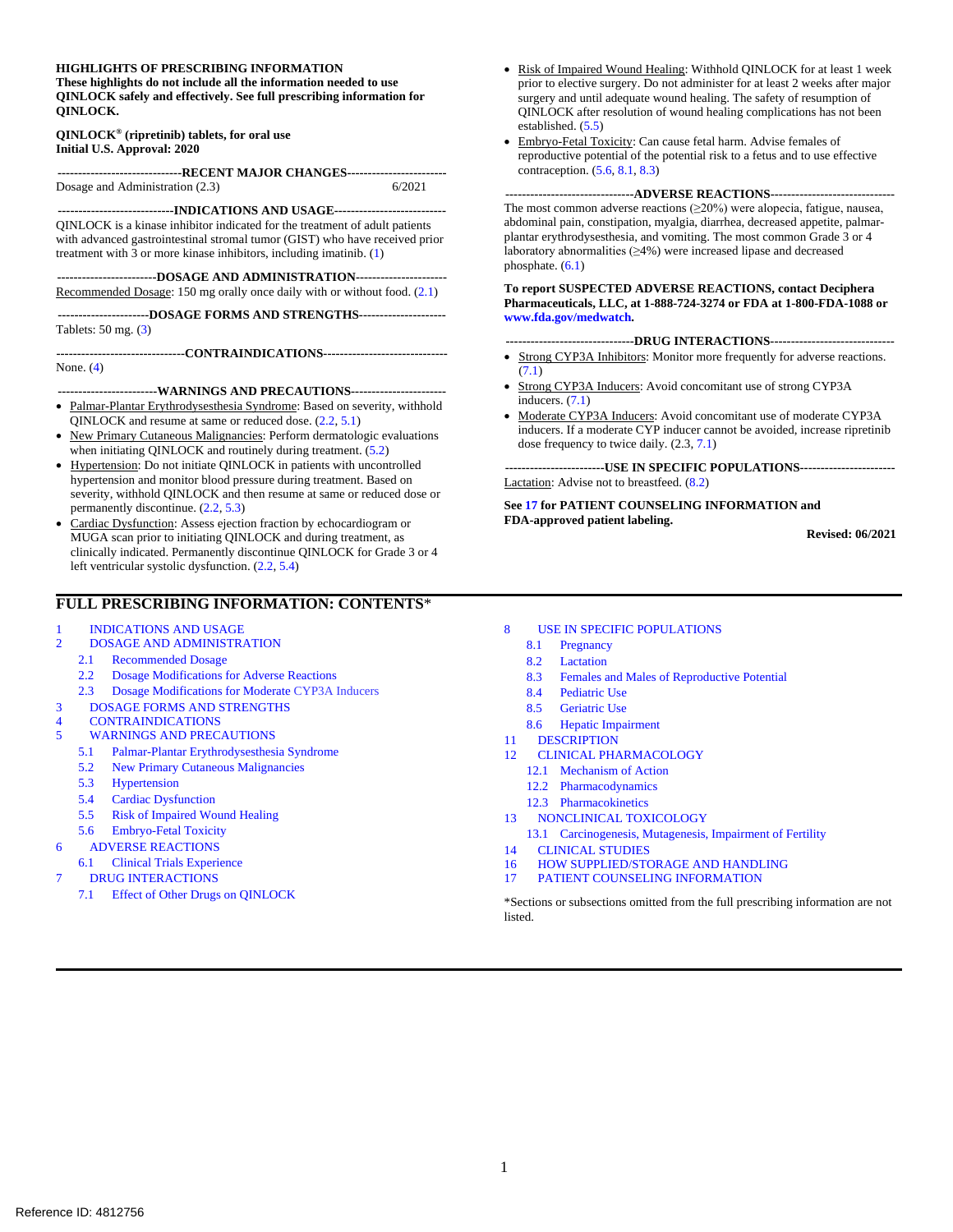# **FULL PRESCRIBING INFORMATION**

# <span id="page-1-0"></span>**1 INDICATIONS AND USAGE**

QINLOCK is indicated for the treatment of adult patients with advanced gastrointestinal stromal tumor (GIST) who have received prior treatment with 3 or more kinase inhibitors, including imatinib.

# <span id="page-1-3"></span>**2 DOSAGE AND ADMINISTRATION**

### <span id="page-1-1"></span>**2.1 Recommended Dosage**

The recommended dosage of QINLOCK is 150 mg orally once daily with or without food until disease progression or unacceptable toxicity.

Instruct patients to swallow tablets whole.

Advise patients to take QINLOCK at the same time each day.

Advise patients to take a missed dose if less than 8 hours have passed since the missed scheduled dose.

Advise patients not to take an additional dose if vomiting occurs after taking QINLOCK and to continue with their next scheduled dose.

### <span id="page-1-2"></span>**2.2 Dosage Modifications for Adverse Reactions**

The recommended dose reduction for adverse reactions is:

• QINLOCK 100 mg orally once daily.

Permanently discontinue QINLOCK in patients who are unable to tolerate 100 mg orally once daily.

The recommended dosage modifications of QINLOCK for adverse reactions are provided in [Table 1.](#page-1-4)

### <span id="page-1-4"></span>**Table 1: Recommended Dosage Modifications for QINLOCK for Adverse Reactions**

| <b>Adverse Reaction</b>                                                                            | <b>Severity</b> <sup>a</sup> | <b>QINLOCK Dosage Modifications</b>                                                                                                                                                                                                                                                                                                                                                                                                         |  |  |
|----------------------------------------------------------------------------------------------------|------------------------------|---------------------------------------------------------------------------------------------------------------------------------------------------------------------------------------------------------------------------------------------------------------------------------------------------------------------------------------------------------------------------------------------------------------------------------------------|--|--|
| Palmar-Plantar<br>Erythrodysesthesia Syndrome<br>(PPES) [see Warnings and<br>Precautions $(5.1)$ ] | Grade 2                      | Withhold QINLOCK until Grade $\leq 1$ or baseline. If recovered within<br>7 days, resume QINLOCK at same dose; otherwise resume at reduced<br>dose.<br>Consider re-escalating QINLOCK if maintained at Grade $\leq 1$ or<br>baseline for at least 28 days.<br>If PPES recurs, withhold QINLOCK until Grade ≤1 or baseline and<br>then resume QINLOCK at a reduced dose regardless of time to<br>improvement.                                |  |  |
|                                                                                                    | Grade 3                      | Withhold QINLOCK for at least 7 days or until Grade $\leq 1$ or baseline<br>$\bullet$<br>(maximum 28 days). Resume QINLOCK at a reduced dose.<br>Consider re-escalating QINLOCK if maintained at Grade $\leq 1$ or<br>$\bullet$<br>baseline for at least 28 days.                                                                                                                                                                           |  |  |
| Hypertension [see Warnings and<br>Precautions $(5.3)$ ]                                            | Grade 3                      | If symptomatic, withhold QINLOCK until symptoms have resolved<br>$\bullet$<br>and blood pressure is controlled.<br>If blood pressure is controlled to Grade $\leq 1$ or baseline, resume<br>QINLOCK at the same dose; otherwise, resume QINLOCK at<br>reduced dose.<br>If Grade 3 hypertension recurs, withhold QINLOCK until symptoms<br>$\bullet$<br>have resolved and blood pressure is controlled. Resume QINLOCK at<br>a reduced dose. |  |  |
|                                                                                                    | Grade 4                      | Permanently discontinue QINLOCK.                                                                                                                                                                                                                                                                                                                                                                                                            |  |  |
| Left Ventricular Systolic<br>Dysfunction [see Warnings and<br>Precautions $(5.4)$                  | Grade 3 or 4                 | Permanently discontinue QINLOCK.                                                                                                                                                                                                                                                                                                                                                                                                            |  |  |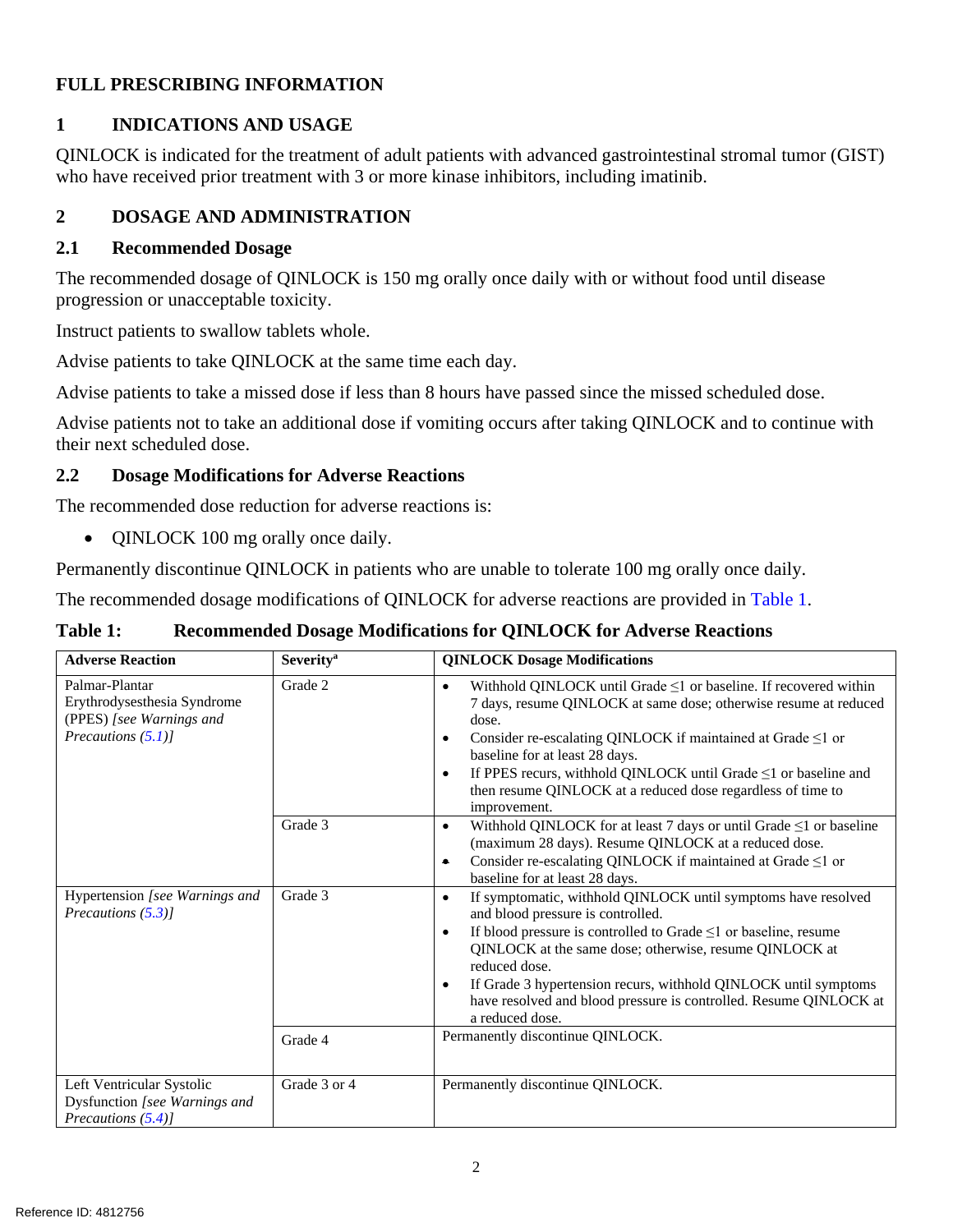| <b>Adverse Reaction</b>                                   | <b>Severity</b> <sup>a</sup> | <b>QINLOCK Dosage Modifications</b>                                                                                                                                                                                                                                                                                                                                                                                                                                        |  |  |
|-----------------------------------------------------------|------------------------------|----------------------------------------------------------------------------------------------------------------------------------------------------------------------------------------------------------------------------------------------------------------------------------------------------------------------------------------------------------------------------------------------------------------------------------------------------------------------------|--|--|
| Arthralgia or Myalgia [see<br>Adverse Reactions $(6.1)$ ] | Grade 2                      | Withhold QINLOCK until Grade $\leq 1$ or baseline. If recovered within<br>٠<br>7 days, resume QINLOCK at same dose; otherwise resume<br><b>OINLOCK</b> at reduced dose.<br>Consider re-escalating QINLOCK if maintained at Grade $\leq 1$ or<br>$\epsilon$<br>baseline for at least 28 days.<br>If arthralgia or myalgia recurs, withhold QINLOCK until Grade $\leq 1$ or<br>٠<br>baseline and then resume QINLOCK at a reduced dose regardless of<br>time to improvement. |  |  |
|                                                           | Grade 3                      | Withhold QINLOCK for at least 7 days or until Grade $\leq 1$ or baseline<br>(maximum of 28 days). Resume QINLOCK at a reduced dose.<br>Consider re-escalating QINLOCK if maintained at Grade $\leq 1$ or<br>٠<br>baseline for at least 28 days.                                                                                                                                                                                                                            |  |  |
| Other Adverse Reactions [see<br>Adverse Reactions $(6.1)$ | Grade 3 or 4                 | Withhold QINLOCK until Grade $\leq 1$ or baseline (maximum 28 days),<br>٠<br>and then resume QINLOCK at a reduced dose; otherwise permanently<br>discontinue.<br>Consider re-escalating QINLOCK if no recurrence of the adverse<br>$\epsilon$<br>reaction for at least 28 days.<br>If Grade 3 or 4 recurs, permanently discontinue QINLOCK.                                                                                                                                |  |  |

a Graded per National Cancer Institute Common Terminology Criteria for Adverse Events version 4.03 (NCI CTCAE v4.03).

### <span id="page-2-0"></span>**2.3 Dose Modifications for Moderate CYP3A Inducers**

Avoid concomitant use of moderate CYP3A inducers during QINLOCK treatment.

If a moderate CYP3A inducer cannot be avoided, increase the QINLOCK dosing frequency from the recommended dose of 150 mg once daily to 150 mg twice daily during the co-administration period. Monitor for clinical response and tolerability. If the concomitant moderate CYP3A inducer is discontinued, resume QINLOCK dosage back to 150 mg once daily 14 days after the discontinuation of the moderate CYP3A inducer. [*see Drug Interactions [\(7.1\)](#page-7-1) and Clinical Pharmacology [\(12.3\)](#page-9-6)*].

### **3 DOSAGE FORMS AND STRENGTHS**

Tablets: 50 mg, white to off-white, oval shaped, debossed with "DC1" on one side.

### <span id="page-2-1"></span>**4 CONTRAINDICATIONS**

None.

# <span id="page-2-4"></span>**5 WARNINGS AND PRECAUTIONS**

### <span id="page-2-2"></span>**5.1 Palmar-Plantar Erythrodysesthesia Syndrome**

In INVICTUS, Grade 1-2 palmar-plantar erythrodysesthesia syndrome (PPES) occurred in 21% of the 85 patients who received QINLOCK *[see Adverse Reactions [\(6.1\)](#page-4-0)].* PPES led to dose discontinuation in 1.2% of patients, dose interruption in 2.4% of patients, and dose reduction in 1.2% of patients.

Based on severity, withhold QINLOCK and then resume at same or reduced dose *[see Dosage and Administration [\(2.2\)](#page-1-2)]*.

### <span id="page-2-3"></span>**5.2 New Primary Cutaneous Malignancies**

In INVICTUS, cutaneous squamous cell carcinoma (cuSCC) occurred in 4.7% of the 85 patients who received QINLOCK, with a median time to event of 4.6 months (range: 3.8 to 6 months). In the pooled safety population, cuSCC and keratoacanthoma occurred in 7% and 1.9% of 351 patients, respectively.

In INVICTUS, melanoma occurred in 2.4% of the 85 of patients who received QINLOCK. In the pooled safety population, melanoma occurred in 0.9% of 351 patients.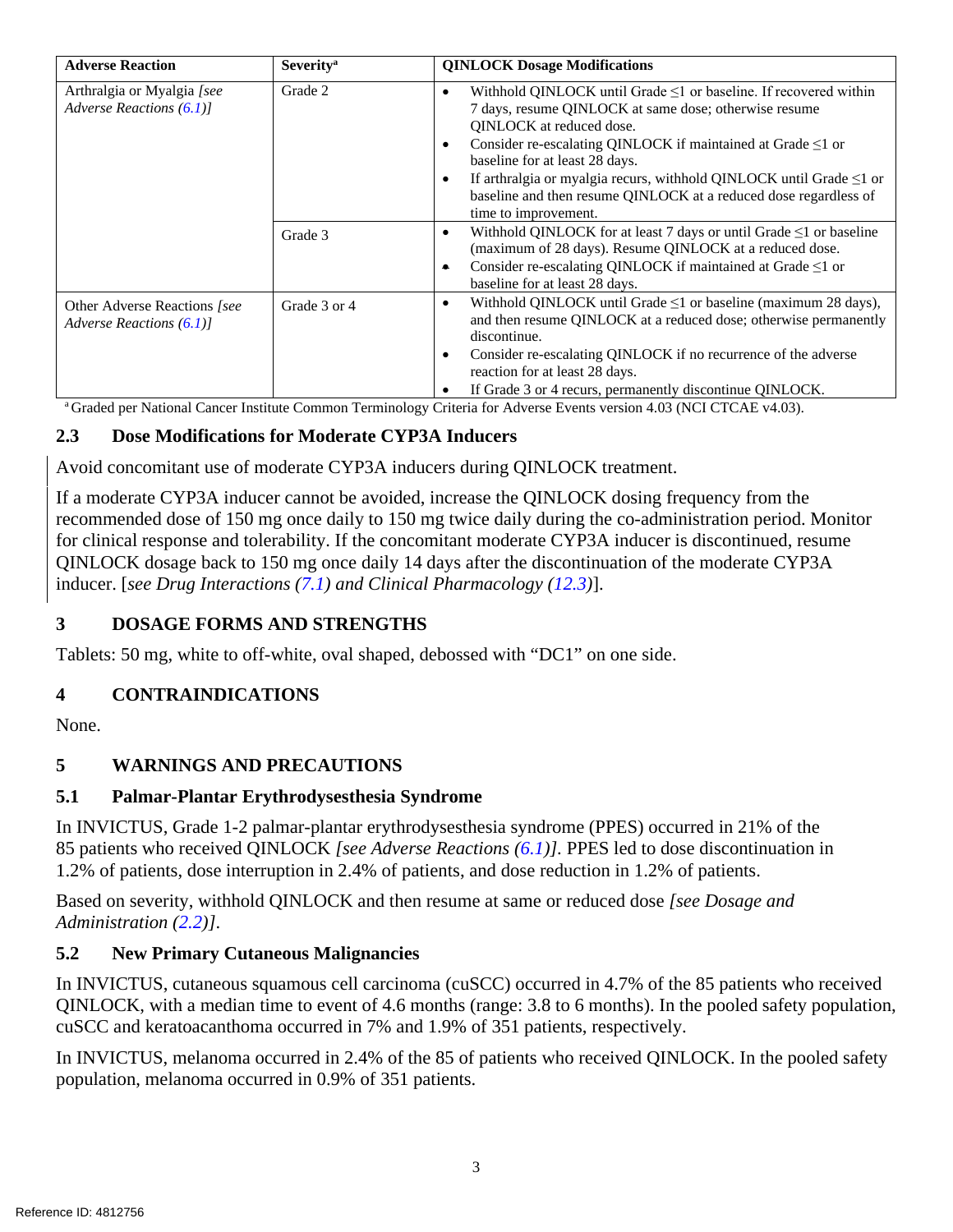Perform dermatologic evaluations when initiating QINLOCK and routinely during treatment. Manage suspicious skin lesions with excision and dermatopathologic evaluation. Continue QINLOCK at the same dose.

# <span id="page-3-0"></span>**5.3 Hypertension**

In INVICTUS, Grade 1-3 hypertension occurred in 14% of the 85 patients who received QINLOCK, including Grade 3 hypertension in 7% *[see Adverse Reactions [\(6.1\)](#page-4-0)]*.

Do not initiate QINLOCK in patients with uncontrolled hypertension. Adequately control blood pressure prior to initiating QINLOCK. Monitor blood pressure as clinically indicated during treatment with QINLOCK, and initiate or adjust antihypertensive therapy as appropriate. Based on severity, withhold QINLOCK and then resume at same or reduced dose or permanently discontinue *[see Dosage and Administration [\(2.2\)](#page-1-2)]*.

# <span id="page-3-1"></span>**5.4 Cardiac Dysfunction**

In INVICTUS, cardiac failure occurred in 1.2% of the 85 patients who received QINLOCK. In the pooled safety population, cardiac dysfunction (including cardiac failure, acute left ventricular failure, diastolic dysfunction, and ventricular hypertrophy) occurred in 1.7% of 351 patients, including Grade 3 adverse reactions in 1.1%.

In INVICTUS, Grade 3 decreased ejection fraction occurred in 2.6% of the 77 patients who received QINLOCK and who had a baseline and at least one post-baseline echocardiogram. In the pooled safety population, Grade 3 decreased ejection fraction occurred in 3.4% of the 263 patients who received QINLOCK and who had a baseline and at least one post-baseline echocardiogram.

In INVICTUS, cardiac dysfunction led to dose discontinuation in 1.2% of the 85 patients who received QINLOCK. The safety of QINLOCK has not been assessed in patients with a baseline ejection fraction below 50%.

Assess ejection fraction by echocardiogram or MUGA scan prior to initiating QINLOCK and during treatment, as clinically indicated. Permanently discontinue QINLOCK for Grade 3 or 4 left ventricular systolic dysfunction *[see Dosage and Administration [\(2.2\)](#page-1-2)]*.

# <span id="page-3-2"></span>**5.5 Risk of Impaired Wound Healing**

Impaired wound healing complications can occur in patients who receive drugs that inhibit the vascular endothelial growth factor (VEGF) signaling pathway. Therefore, QINLOCK has the potential to adversely affect wound healing.

Withhold QINLOCK for at least 1 week prior to elective surgery. Do not administer for at least 2 weeks following major surgery and until adequate wound healing. The safety of resumption of QINLOCK after resolution of wound healing complications has not been established.

# <span id="page-3-3"></span>**5.6 Embryo-Fetal Toxicity**

Based on findings from animal studies and its mechanism of action, QINLOCK can cause fetal harm when administered to a pregnant woman. Oral administration of ripretinib to pregnant rats and rabbits during the period of organogenesis resulted in malformations primarily associated with the cardiovascular and skeletal systems, anatomic variations, decreased fetal body weight, and increased post-implantation loss at exposures approximately one half of the recommended dose of 150 mg once daily based on area under the curve (AUC).

Advise pregnant women of the potential risk to a fetus. Advise females of reproductive potential to use effective contraception during treatment with QINLOCK and for at least 1 week after the final dose. Advise males with female partners of reproductive potential to use effective contraception during treatment with QINLOCK and for at least 1 week after the final dose *[see Use in Specific Populations [\(8.1,](#page-7-0) [8.3\)](#page-8-0), Nonclinical Toxicology [\(13.1\)](#page-11-1)].*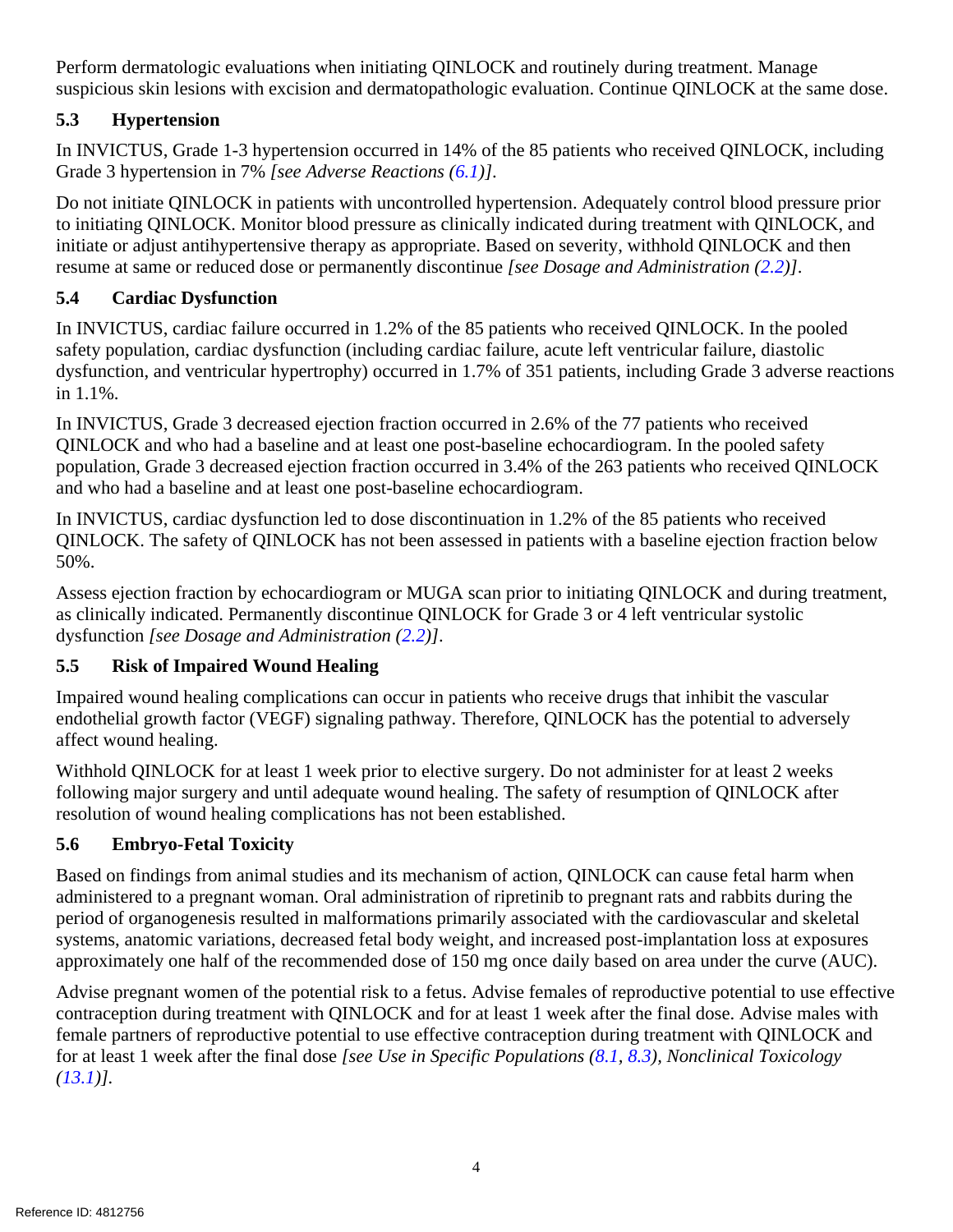### <span id="page-4-1"></span>**6 ADVERSE REACTIONS**

The following clinically significant adverse reactions are discussed elsewhere in the labeling:

- Palmar-Plantar Erythrodysesthesia Syndrome *[see Warnings and Precautions [\(5.1\)](#page-2-2)]*
- New Primary Cutaneous Malignancies *[see Warnings and Precautions [\(5.2\)](#page-2-3)]*
- Hypertension *[see Warnings and Precautions [\(5.3\)](#page-3-0)]*
- Cardiac Dysfunction *[see Warnings and Precautions [\(5.4\)](#page-3-1)]*

### <span id="page-4-0"></span>**6.1 Clinical Trials Experience**

Because clinical trials are conducted under widely varying conditions, adverse reaction rates observed in the clinical trials of a drug cannot be directly compared to rates in the clinical trials of another drug and may not reflect the rates observed in practice.

The pooled safety population described in the WARNINGS AND PRECAUTIONS reflect exposure to QINLOCK as a single agent in 351 patients with advanced solid tumors enrolled in either an open-label dose finding with cohort expansion trial or INVICTUS. Among the patients who received QINLOCK in these trials, 52% were exposed for 6 months or longer and 21% were exposed for greater than one year.

#### Gastrointestinal Stromal Tumor

*Patients Who Received Prior Treatment with Imatinib, Sunitinib and Regorafenib*

The safety of QINLOCK was evaluated in INVICTUS *[see Clinical Studies [\(14\)](#page-11-2)]*. Patients received QINLOCK 150 mg taken orally once daily (n=85) or placebo (n=43). Among the patients who received QINLOCK, 46% were exposed for 6 months or longer and 3.5% were exposed for greater than one year.

Serious adverse reactions occurred in 31% of patients who received QINLOCK. Serious adverse reactions that occurred in >2% of patients were abdominal pain (4.7%), anemia (3.5%), nausea (2.4%), and vomiting (2.4%).

Permanent discontinuation due to an adverse reaction occurred in 8% of patients who received QINLOCK. Adverse reactions resulting in permanent discontinuation in  $\geq$ 1% of patients included general physical health deterioration  $(2.4\%)$ , anemia  $(1.2\%)$ , cardiac failure  $(1.2\%)$ , PPES  $(1.2\%)$ , and vomiting  $(1.2\%)$ .

Dosage interruptions due to an adverse reaction occurred in 24% of patients who received QINLOCK. Adverse reactions requiring dosage interruption in >2% of patients included nausea (3.5%), increased blood bilirubin (2.4%), and PPES (2.4%).

Dose reductions due to an adverse reaction occurred in 7% of patients who received QINLOCK. Adverse reactions resulting in a dose reduction in  $\geq$ 1.2% of patients were abdominal pain, agitation, alopecia, arthritis, dermatosis, gastrointestinal disorder, hyperesthesia, myalgia, PPES, and decreased weight.

The most common adverse reactions  $(\geq 20\%)$ , were alopecia, fatigue, nausea, abdominal pain, constipation, myalgia, diarrhea, decreased appetite, PPES, and vomiting. The most common Grade 3 or 4 laboratory abnormalities  $(\geq 4\%)$  were increased lipase and decreased phosphate.

[Table 2](#page-5-0) summarizes the adverse reactions in INVICTUS.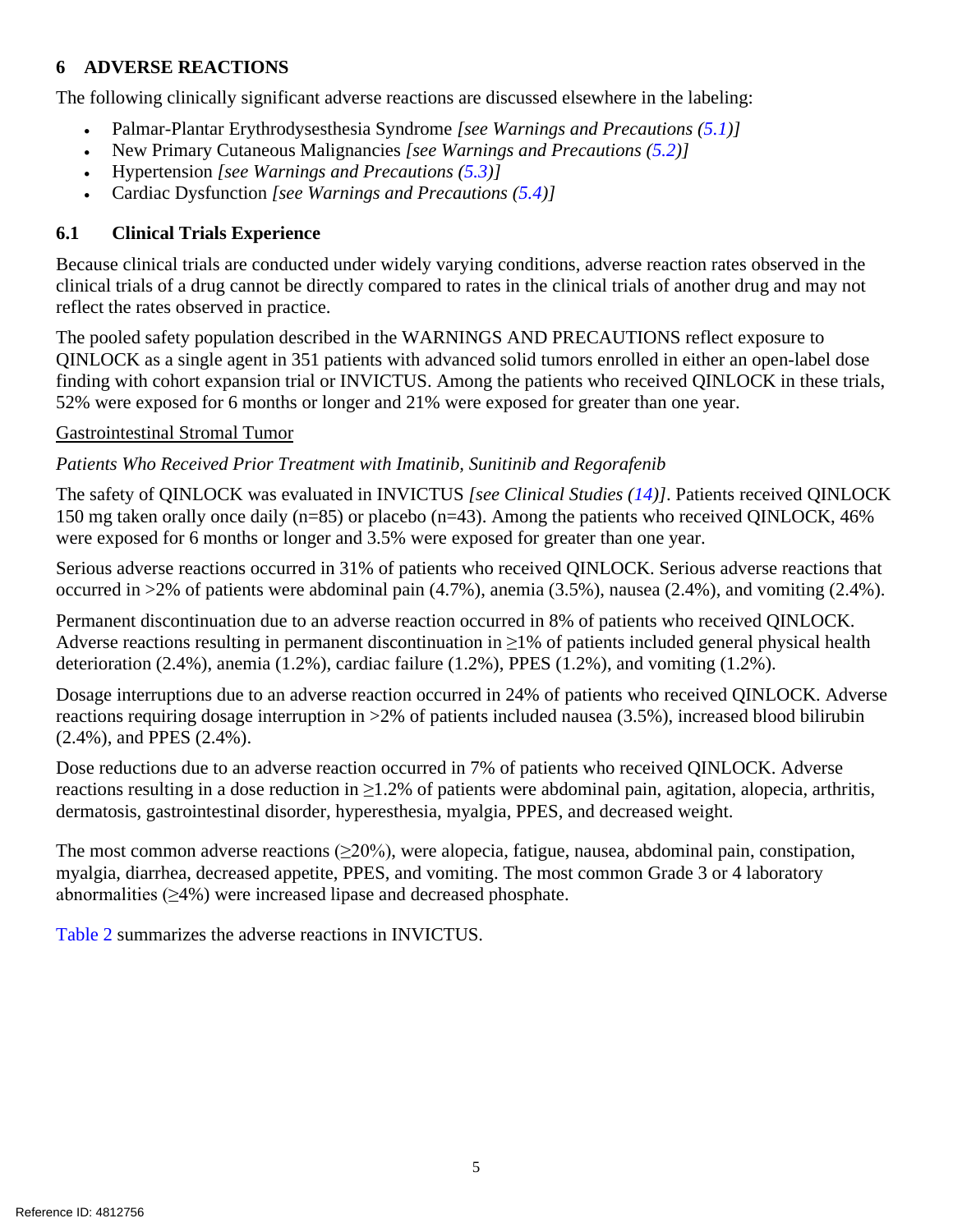### <span id="page-5-0"></span>**Table 2: Adverse Reactions (≥10%) in Patients with Gastrointestinal Stromal Tumor Who Received QINLOCK in INVICTUS**

| <b>Adverse Reaction</b>                    | <b>QINLOCK</b><br>$(N=85)$ |                  | <b>Placebo</b><br>$(N=43)$ |                  |  |
|--------------------------------------------|----------------------------|------------------|----------------------------|------------------|--|
|                                            | Grades 1-4                 | Grades 3-4       | Grades 1-4                 | Grades 3-4       |  |
| Skin and subcutaneous tissue               |                            |                  |                            |                  |  |
| Alopecia                                   | 52                         | $\boldsymbol{0}$ | 4.7                        | $\boldsymbol{0}$ |  |
| Palmar-plantar erythrodysesthesia syndrome | 21                         | $\boldsymbol{0}$ | $\boldsymbol{0}$           | $\mathbf{0}$     |  |
| Dry skin                                   | 13                         | $\boldsymbol{0}$ | $\overline{7}$             | $\overline{0}$   |  |
| Pruritus                                   | 11                         | $\boldsymbol{0}$ | 4.7                        | $\mathbf{0}$     |  |
| <b>General</b>                             |                            |                  |                            |                  |  |
| Fatigue                                    | 42                         | 3.5              | 23                         | 2.3              |  |
| Peripheral edema                           | 17                         | 1.2              | $\overline{7}$             | $\overline{0}$   |  |
| Asthenia                                   | 13                         | 1.2              | 14                         | 4.7              |  |
| <b>Gastrointestinal</b>                    |                            |                  |                            |                  |  |
| Nausea                                     | 39                         | 3.5              | 12                         | $\boldsymbol{0}$ |  |
| Abdominal pain                             | 36                         | $\overline{7}$   | 30                         | 4.7              |  |
| Constipation                               | 34                         | 1.2              | 19                         | $\overline{0}$   |  |
| Diarrhea                                   | 28                         | 1.2              | 14                         | 2.3              |  |
| Vomiting                                   | 21                         | 3.5              | $\overline{7}$             | $\mathbf{0}$     |  |
| Stomatitis                                 | 11                         | $\boldsymbol{0}$ | $\boldsymbol{0}$           | $\mathbf{0}$     |  |
| Musculoskeletal and connective tissue      |                            |                  |                            |                  |  |
| Myalgia                                    | 32                         | 1.2              | 12                         | $\boldsymbol{0}$ |  |
| Arthralgia                                 | 18                         | $\boldsymbol{0}$ | 4.7                        | $\mathbf{0}$     |  |
| Muscle spasms                              | 15                         | $\boldsymbol{0}$ | 4.7                        | $\mathbf{0}$     |  |
| <b>Metabolism and nutrition</b>            |                            |                  |                            |                  |  |
| Decreased appetite                         | 27                         | 1.2              | 21                         | 2.3              |  |
| <b>Investigations</b>                      |                            |                  |                            |                  |  |
| Decreased weight                           | 19                         | $\boldsymbol{0}$ | 12                         | $\mathbf{0}$     |  |
| Nervous system                             |                            |                  |                            |                  |  |
| Headache                                   | 19                         | $\boldsymbol{0}$ | 4.7                        | $\boldsymbol{0}$ |  |
| <b>Vascular</b>                            |                            |                  |                            |                  |  |
| Hypertension                               | 14                         | $\overline{7}$   | 4.7                        | $\mathbf{0}$     |  |
| Respiratory, thoracic and mediastinal      |                            |                  |                            |                  |  |
| Dyspnea                                    | 13                         | $\boldsymbol{0}$ | $\boldsymbol{0}$           | $\boldsymbol{0}$ |  |

[Table 3](#page-6-0) summarizes the laboratory abnormalities in INVICTUS.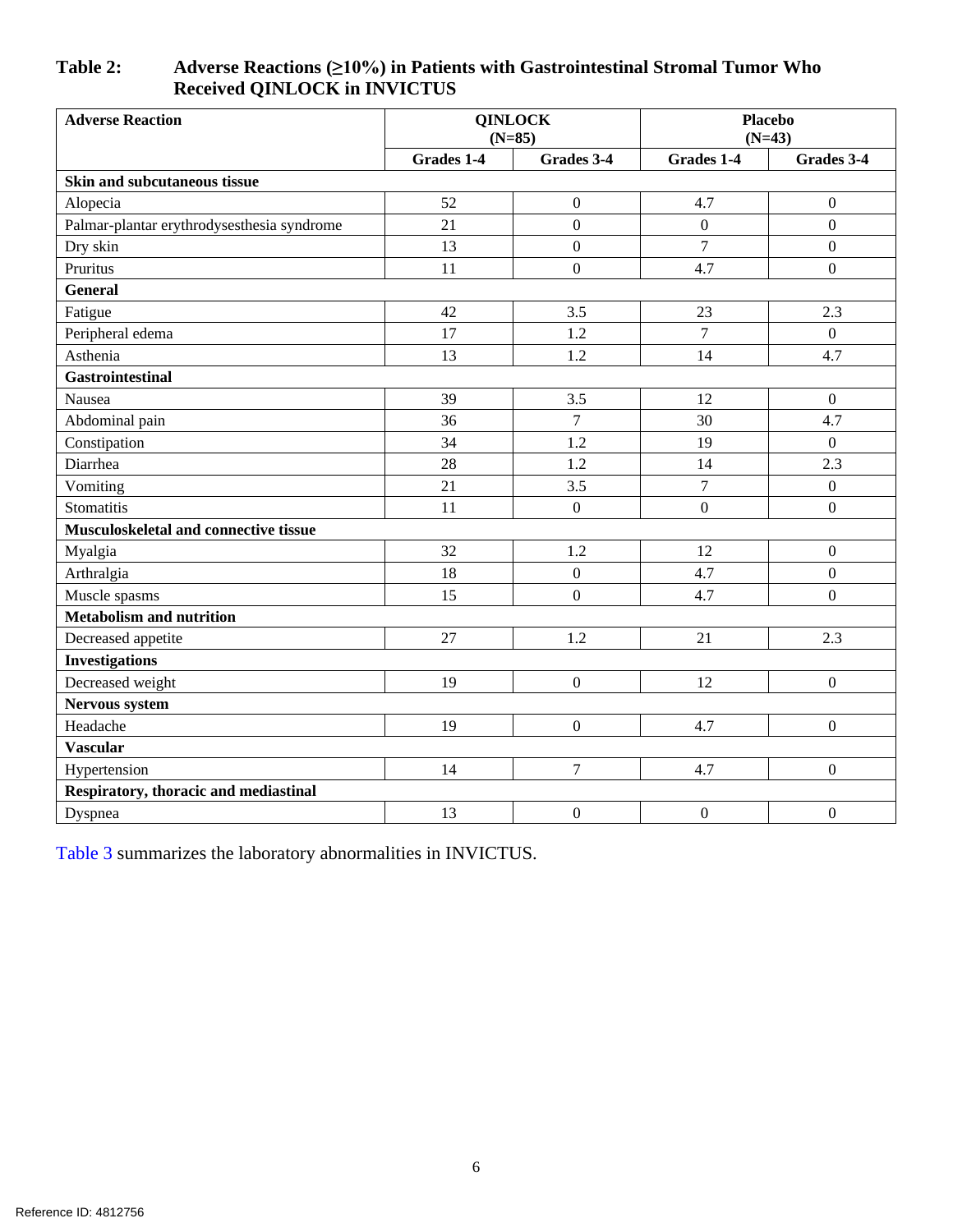#### <span id="page-6-0"></span>**Table 3: Select Laboratory Abnormalities (≥10%) Worsening from Baseline in Patients with Gastrointestinal Stromal Tumor Who Received QINLOCK with a Difference Between Arms of >5% Compared to Placebo in INVICTUS**

| <b>Laboratory Abnormality</b>                   | QINLOCK <sup>a</sup><br>$(N=85)$ |                  | <b>Placebo</b> <sup>a</sup><br>$(N=43)$ |            |
|-------------------------------------------------|----------------------------------|------------------|-----------------------------------------|------------|
|                                                 | Grades 1-4                       | Grades $3-4b$    | Grades 1-4                              | Grades 3-4 |
| <b>Hematology</b>                               |                                  |                  |                                         |            |
| Increased activated partial thromboplastin time | 35                               | $\mathbf{0}$     | 9                                       | $\Omega$   |
| <b>Increased INR</b>                            | 21                               | 3.8              | 15                                      | $\Omega$   |
| Decreased neutrophil count                      | 10                               | $\boldsymbol{0}$ | 2.5                                     | $\Omega$   |
| <b>Chemistry</b>                                |                                  |                  |                                         |            |
| Increased lipase                                | 32                               | 7                | 13                                      | 8          |
| Decreased phosphate                             | 26                               | 4.9              | 2.5                                     | $\Omega$   |
| Increased triglycerides                         | 26                               | 2.4              | 23                                      | $\Omega$   |
| Decreased calcium                               | 23                               | $\overline{0}$   | 8                                       | $\Omega$   |
| Increased blood bilirubin                       | 22                               | $\mathbf{0}$     | 5                                       | 2.5        |
| <b>Increased CPK</b>                            | 21                               | 1.2              | 10                                      | $\Omega$   |
| Decreased sodium                                | 17                               | 2.4              | 10                                      | 2.5        |
| Increased creatinine                            | 16                               | $\mathbf{0}$     | 18                                      | $\Omega$   |
| Increased serum amylase                         | 13                               | 1.2              | 5                                       | $\Omega$   |
| <b>Increased ALT</b><br>.<br>$   -$<br>$- - -$  | 12                               | 1.2              | 5                                       | $\Omega$   |

CPK=creatine phosphokinase; INR=international normalized ratio; AST=aspartate aminotransferase; ALT=alanine aminotransferase

The denominator used to calculate the rate varied from 82 to 83 for QINLOCK and 34 to 40 for placebo based on the number of patients with a baseline value and at least one post-treatment value.

b. Only includes Grade 3 laboratory abnormalities.

#### Other Adverse Reactions

Clinically relevant adverse reactions that occurred in <10% of patients in the pooled safety population included cardiac ischemic events (cardiac arrest, acute coronary syndrome, and myocardial infarction), which occurred in 1.1% of patients. Of these, cardiac arrest and myocardial infarction were reported as fatal adverse reactions.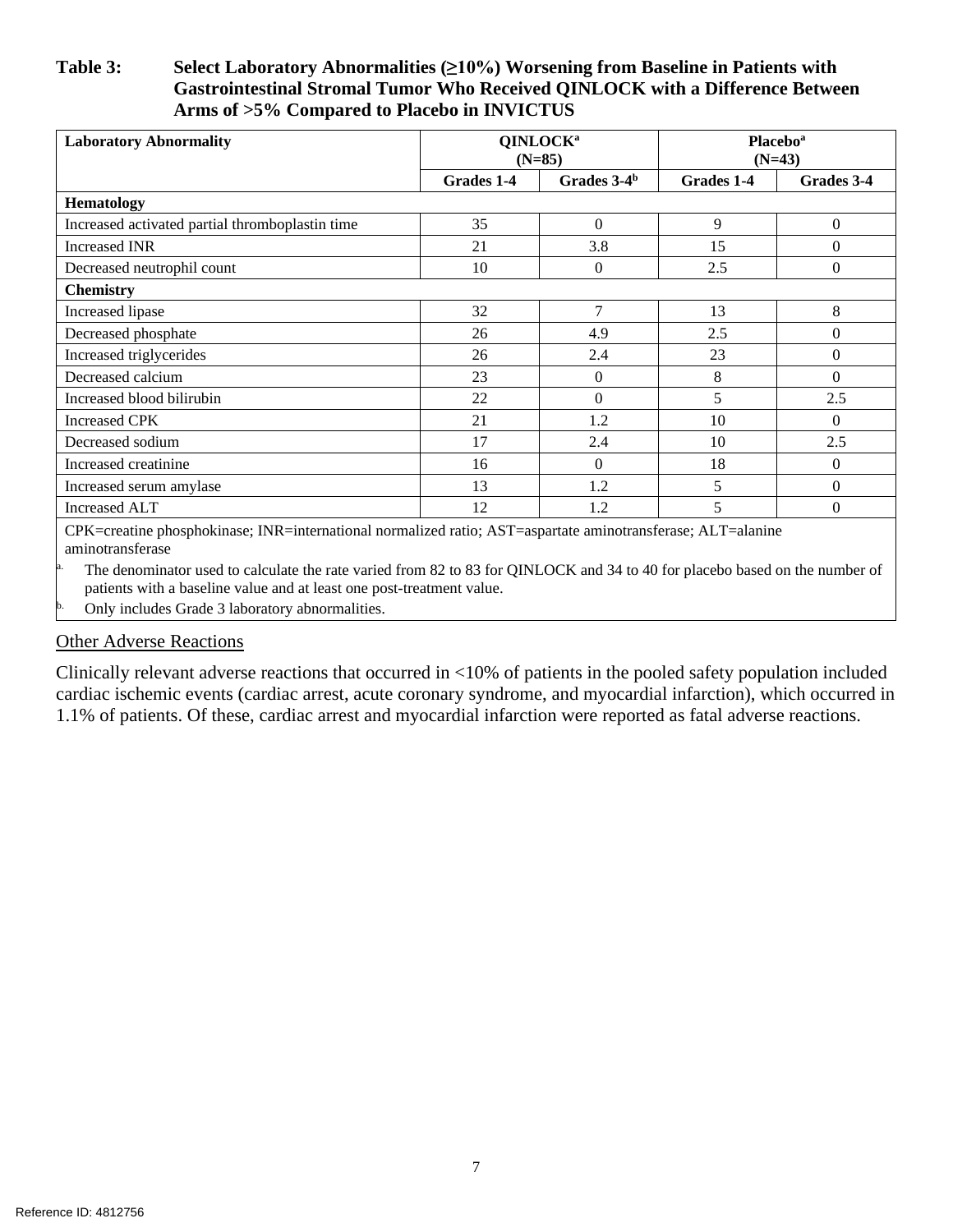# <span id="page-7-2"></span>**7 DRUG INTERACTIONS**

# <span id="page-7-1"></span>**7.1 Effect of Other Drugs on QINLOCK**

[Table 4](#page-7-4) includes drug interactions that affect the pharmacokinetics of ripretinib.

<span id="page-7-4"></span>**Table 4: Drug Interactions that Affect QINLOCK**

| <b>Strong CYP3A Inhibitors</b>            |                                                                                                                                                                                                                                                                                                                                                                                                                                                                                  |
|-------------------------------------------|----------------------------------------------------------------------------------------------------------------------------------------------------------------------------------------------------------------------------------------------------------------------------------------------------------------------------------------------------------------------------------------------------------------------------------------------------------------------------------|
| <b>Clinical Impact</b>                    | Coadministration of QINLOCK with a strong CYP3A inhibitor increased<br>$\bullet$<br>the exposure of ripretinib and its active metabolite (DP-5439), which may<br>increase the risk of adverse reactions [see Clinical Pharmacology $(12.3)$ ].                                                                                                                                                                                                                                   |
| Prevention or<br>Management               | Monitor patients more frequently for adverse reactions.                                                                                                                                                                                                                                                                                                                                                                                                                          |
| <b>Strong and Moderate CYP3A Inducers</b> |                                                                                                                                                                                                                                                                                                                                                                                                                                                                                  |
| Clinical Impact                           | Coadministration of QINLOCK with a strong CYP3A inducer decreased<br>the exposure of ripretinib and its active metabolite (DP-5439), which may<br>decrease QINLOCK anti-tumor activity [see Clinical Pharmacology<br>$(12.3)$ .<br>Coadministration of QINLOCK with moderate CYP3A inducers is<br>predicted to decrease the exposure of ripretinib and its active metabolite<br>(DP-5439), which may decrease QINLOCK anti-tumor activity [see<br>Clinical Pharmacology (12.3)]. |
| Prevention or<br><b>Management</b>        | Avoid concomitant use of QINLOCK with strong CYP3A inducers.<br>Avoid concomitant use of QINLOCK with moderate CYP3A inducers. If a<br>moderate CYP3A inducer cannot be avoided, increase QINLOCK dosing<br>frequency from the recommended dose of 150 mg once daily to 150 mg<br>twice daily during the co-administration period. Monitor for clinical<br>response and tolerability [see Dosage and Administration $(2.3)$ ].                                                   |

# <span id="page-7-3"></span>**8 USE IN SPECIFIC POPULATIONS**

# <span id="page-7-0"></span>**8.1 Pregnancy**

### Risk Summary

Based on findings from animal studies and its mechanism of action *[see Clinical Pharmacology [\(12.1\)](#page-9-4)]*, QINLOCK can cause fetal harm when administered to a pregnant woman. There are no available data on the use of QINLOCK in pregnant women to inform a drug-associated risk. Administration of ripretinib to pregnant rats and rabbits during the period of organogenesis resulted in malformations primarily associated with the cardiovascular and skeletal systems, anatomic variations, reduced fetal body weight, and increased post-implantation loss at maternal exposures that were approximately equal to the human exposure at the recommended dose of 150 mg (see *[Data](#page-7-5)*). Advise pregnant women of the potential risk to a fetus.

In the U.S. general population, the estimated background risk of major birth defects and miscarriage in clinically recognized pregnancies is 2 to 4% and 15 to 20%, respectively.

<span id="page-7-5"></span>Data

### *Animal Data*

In an embryo-fetal development study investigating daily doses of ripretinib administered during the period of organogenesis in rats, ripretinib resulted in malformations primarily associated with the cardiovascular and skeletal systems, including interrupted or retroesophageal aortic arch and retroesophageal subclavian artery,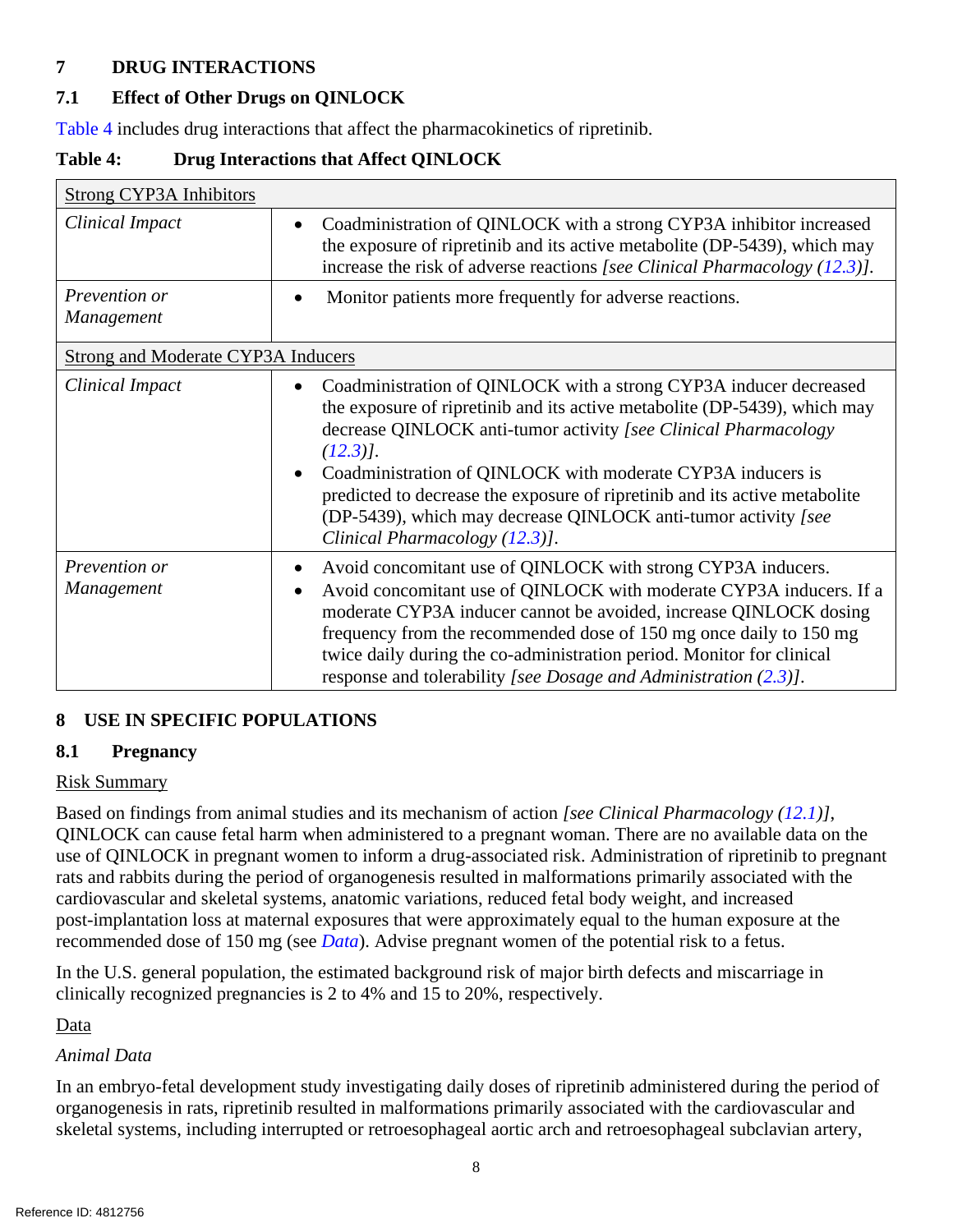fusion of the exoccipital bone to the first cervical vertebra, branched and fused ribs, anomalies of the cervical, thoracic, caudal, and sacral vertebrae, absent forepaw phalanges, and absent metacarpals at a dose of 20 mg/kg/day (approximately one half of the human exposure at the recommended dose of 150 mg). An increased incidence of anatomic variations were also observed at 20 mg/kg/day. Variations included malpositioned carotid and subclavian artery origins, malpositioned subclavian artery, absent or elongated innominate artery, misshapen and nodulated ribs, bipartite, incompletely ossified, or unossified vertebral centra, small or misshapen vertebral arches, and reductions in ossified forelimb and hindlimb phalanges, hindlimb metatarsals, and caudal vertebrae.

In a preliminary embryo-fetal development study investigating the administration of ripretinib in rabbits during the period of organogenesis, ripretinib resulted in total loss of pregnancy at doses of 150 mg/kg (approximately 3.5 times the human exposure at the recommended dose of 150 mg). At a dose of 40 mg/kg (approximately 2.1 times the human exposure at the recommended dose of 150 mg), toxicities included increased post-implantation loss and decreased fetal body weights.

### <span id="page-8-1"></span>**8.2 Lactation**

### Risk Summary

There are no data regarding the presence of ripretinib or its metabolites in either human milk or its effects on a breastfed child or on milk production. Because of the potential for serious adverse reactions in the breastfed child, advise women not to breastfeed during treatment with QINLOCK and for at least 1 week after the final dose.

# <span id="page-8-0"></span>**8.3 Females and Males of Reproductive Potential**

QINLOCK can cause fetal harm when administered to a pregnant woman *[see Use in Specific Populations [\(8.1\)](#page-7-0)]*.

### Pregnancy Testing

Verify pregnancy status of females of reproductive potential prior to the initiation of QINLOCK *[see Use in Specific Populations [\(8.1\)](#page-7-0)]*.

# Contraception

### *Females*

Advise females of reproductive potential to use effective contraception during treatment and for at least 1 week after the final dose.

### *Males*

Advise males with female partners of reproductive potential to use effective contraception during treatment and for at least 1 week after the final dose.

### Infertility

Based on findings from animal studies, QINLOCK may impair fertility in males of reproductive potential *[see Nonclinical Toxicology [\(13.1\)](#page-11-1)]*.

### <span id="page-8-2"></span>**8.4 Pediatric Use**

The safety and effectiveness of QINLOCK in pediatric patients have not been established.

### Animal Toxicity Data

In 13-week repeat-dose studies in rats there were dose-dependent findings of increased osteoblastic surface and decreased trabeculae of the femur at doses ≥30 mg/kg/day (approximately one half of the human exposure at the recommended dose of 150 mg). There were additional findings of missing or discolored teeth that were accompanied by dose-dependent incisor degeneration at doses ≥30 mg/kg/day.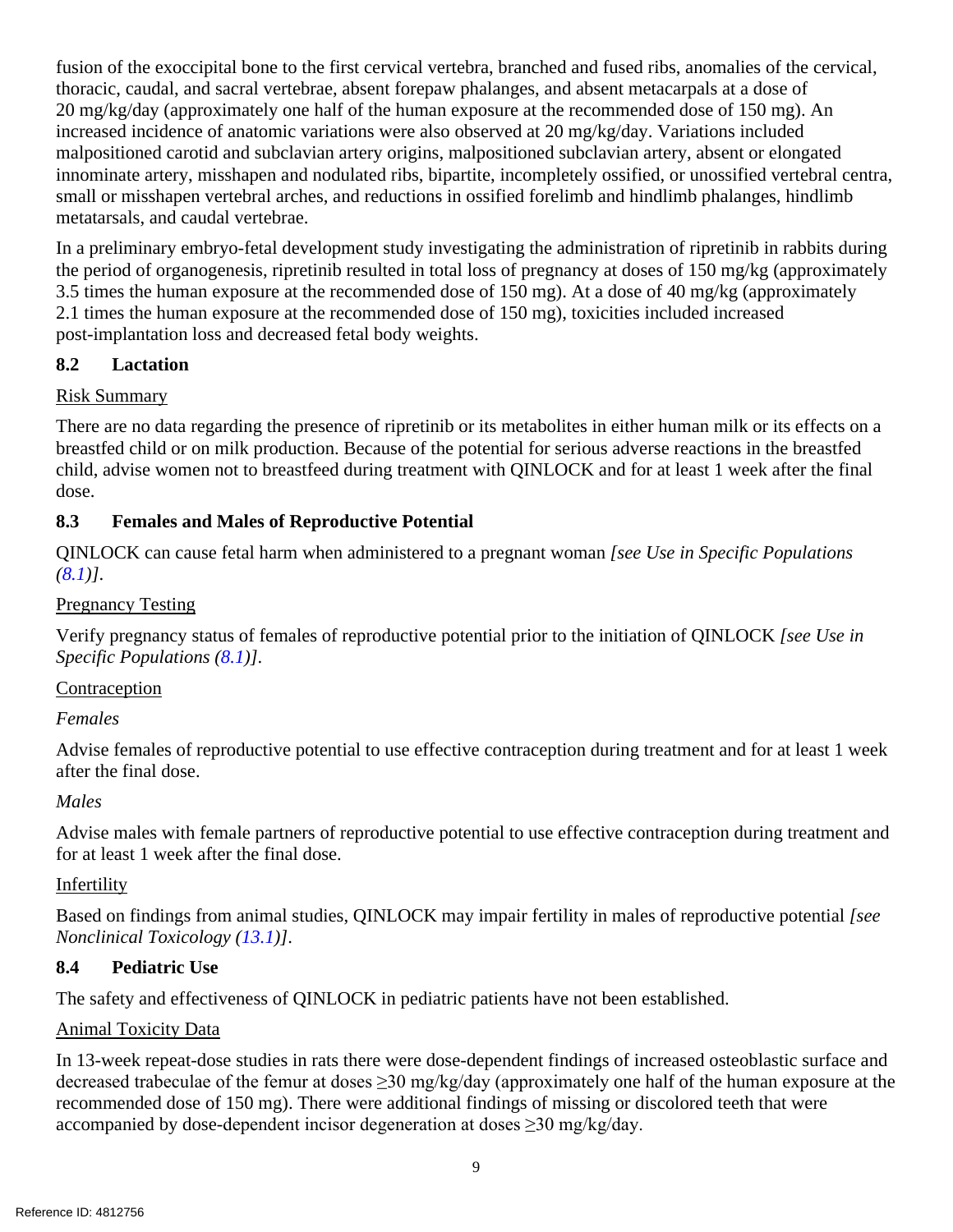### <span id="page-9-0"></span>**8.5 Geriatric Use**

Of the 85 patients in INVICTUS who received QINLOCK 150 mg orally once daily, 24% were between 65 to 74 years of age and 9% were 75 years of age or older. Clinical studies of QINLOCK did not include sufficient numbers of patients aged 65 and older to determine whether they respond differently from younger patients.

### <span id="page-9-1"></span>**8.6 Hepatic Impairment**

No dose adjustment is recommended in patients with mild hepatic impairment (total bilirubin ≤ULN and AST >ULN or total bilirubin 1 to  $1.5 \times$  ULN and any AST). A recommended dosage of OINLOCK has not been established for patients with moderate or severe hepatic impairment *[see Clinical Pharmacology [\(12.3\)](#page-9-6)]*.

# <span id="page-9-2"></span>**11 DESCRIPTION**

Ripretinib is a kinase inhibitor. The chemical name of ripretinib is 1-(4-bromo-5-[1-ethyl-7-(methylamino)-2 oxo-1,2-dihydro-1,6-naphthyridin-3-yl]-2-fluorophenyl)-3-phenylurea. The molecular formula is  $C<sub>24</sub>H<sub>21</sub>BrFN<sub>5</sub>O<sub>2</sub>$  and the molecular weight is 510.36 g/mol. The chemical structure of ripretinib is shown below:



Ripretinib is a white to off-white crystalline solid. Ripretinib is a lipophilic, weak base, and practically insoluble in aqueous media.

QINLOCK is available as a white to off-white, oval tablets for oral use containing 50 mg of ripretinib. The tablet is debossed with "DC1" on one side. Each tablet contains the following inactive ingredients: crospovidone, hypromellose acetate succinate, lactose monohydrate, magnesium stearate, microcrystalline cellulose, and silicon dioxide.

# <span id="page-9-3"></span>**12 CLINICAL PHARMACOLOGY**

### <span id="page-9-4"></span>**12.1 Mechanism of Action**

Ripretinib is a tyrosine kinase inhibitor that inhibits KIT proto-oncogene receptor tyrosine kinase (KIT) and platelet derived growth factor receptor A (PDGFRA) kinase, including wild type, primary, and secondary mutations. Ripretinib also inhibits other kinases in vitro, such as PDGFRB, TIE2, VEGFR2, and BRAF.

# <span id="page-9-5"></span>**12.2 Pharmacodynamics**

### Exposure-Response Relationships

Ripretinib exposure-response relationships and the time course of pharmacodynamics have not been fully characterized.

### Cardiac Electrophysiology

No large mean increase in QTc interval (i.e. >20 ms) was detected following treatment with QINLOCK at the recommended dose of 150 mg taken orally once daily.

# <span id="page-9-6"></span>**12.3 Pharmacokinetics**

The pharmacokinetics of ripretinib and its equally active metabolite (DP-5439) were characterized in clinical studies. In patients with advanced malignancies, ripretinib AUC<sub>0-24h</sub> increased proportionally over a dose range of 20-250 mg (0.13 to 1.67 times the recommended dose), but Cmax was less than dose proportional; DP-5439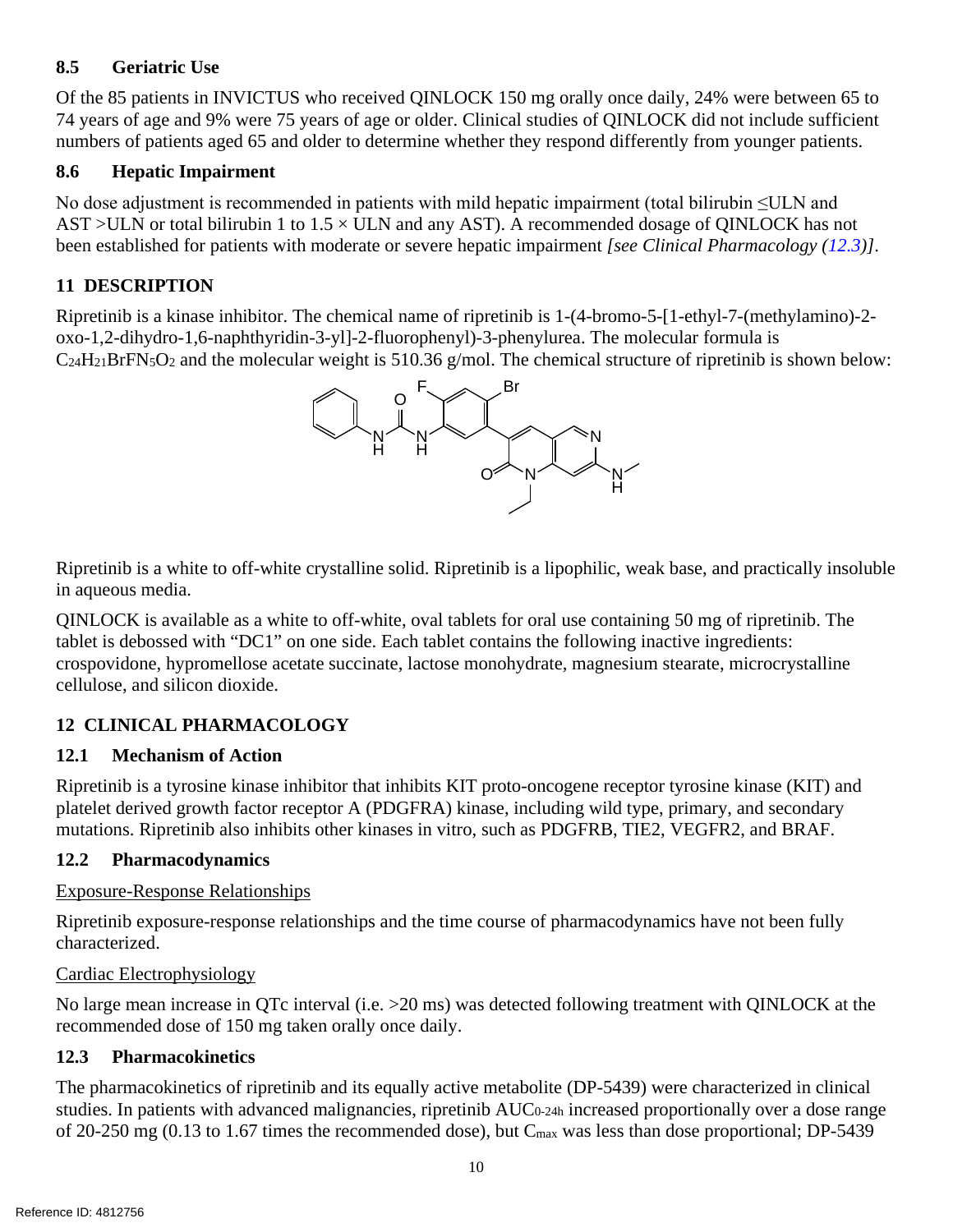$C_{\text{max}}$  and AUC<sub>0-24h</sub> were less than dose proportional within the dose range of 50-250 mg (0.33 to 1.67 times the recommended dose).

No clinically significant differences in the C<sub>max</sub> and AUC<sub>0-24h</sub> were observed between administration of QINLOCK with a high-fat meal (150, 250, and 500-600 calories from protein, carbohydrate, and fat, respectively) and under fasted conditions. The pharmacokinetic parameters of ripretinib and DP-5439 are summarized in [Table 5.](#page-10-0)

| <b>Parameter</b>                                                                                |                                                                          | <b>Ripretinib</b> | DP-5439                   |  |  |
|-------------------------------------------------------------------------------------------------|--------------------------------------------------------------------------|-------------------|---------------------------|--|--|
| <b>General Information</b>                                                                      |                                                                          |                   |                           |  |  |
| Steady state<br>exposure<br>following<br><b>QINLOCK</b><br>150 mg once<br>daily<br>[Mean (CV%)] | $C_{\text{max}}$ (ng/mL)                                                 | 761 (32)          | 804 (46)                  |  |  |
|                                                                                                 | $AUC_{0-12h}$<br>$(ng\cdot h/mL)$                                        | 5678 (32)         | 7138 (44)                 |  |  |
| Time to steady state [Days]                                                                     |                                                                          | 14                | 14                        |  |  |
| Accumulation ratio $(AUC_{0-12h})$<br>[Mean (CV%)] <sup>a</sup>                                 |                                                                          | 1.7(55)           | 5.29(49)                  |  |  |
| Absorption                                                                                      |                                                                          |                   |                           |  |  |
| $T_{\text{max}}$ [Median in hours] <sup>b</sup>                                                 |                                                                          | $\overline{4}$    | 15.6                      |  |  |
| Distribution                                                                                    |                                                                          |                   |                           |  |  |
| Plasma protein<br>binding (in vitro)                                                            | Human serum<br>albumin                                                   | 99.8%             | 99.7%                     |  |  |
|                                                                                                 | $\alpha$ -1 acid<br>glycoprotein                                         | 99.4%             | >99.8%                    |  |  |
| Steady state apparent volume of<br>distribution, L<br>[Mean $(CV%)$ ] <sup>b</sup>              |                                                                          | 307 (39)          | 507(51)                   |  |  |
| Elimination                                                                                     |                                                                          |                   |                           |  |  |
| Apparent clearance, L/hr<br>[Mean $(CV%)$ ] <sup>b</sup>                                        |                                                                          | 15.3(45)          | 17.5(63)                  |  |  |
| Half-life, hours<br>[Mean $(CV\%)$ ] <sup>b</sup>                                               |                                                                          | 14.8(30)          | 17.8(23)                  |  |  |
| Metabolism                                                                                      |                                                                          |                   |                           |  |  |
| Metabolic<br>pathways                                                                           | Major                                                                    | CYP3A4            | CYP3A4                    |  |  |
|                                                                                                 | Minor                                                                    | CYP2C8 and CYP2D6 | CYP2C8, CYP2E1 and CYP2D6 |  |  |
| Excretion                                                                                       |                                                                          |                   |                           |  |  |
| Excretion                                                                                       | Feces                                                                    | 34%               | 6%                        |  |  |
| pathways                                                                                        | Urine                                                                    | 0.02%             | 0.1%                      |  |  |
| a.<br>b.                                                                                        | Estimated based on cycle 1, day 15<br>After a single oral dose of 150 mg |                   |                           |  |  |

<span id="page-10-0"></span>

 $CV=coefficient$  of variation;  $C_{max}=maximum$  plasma concentration;  $AUC_{0-12h}=area$  under the plasma concentration-time curve from time zero to 12 hours;  $AUC_{0-24h}$ =area under the plasma concentration-time curve from time zero to 24 hours;  $T_{max}$ =time to maximum concentration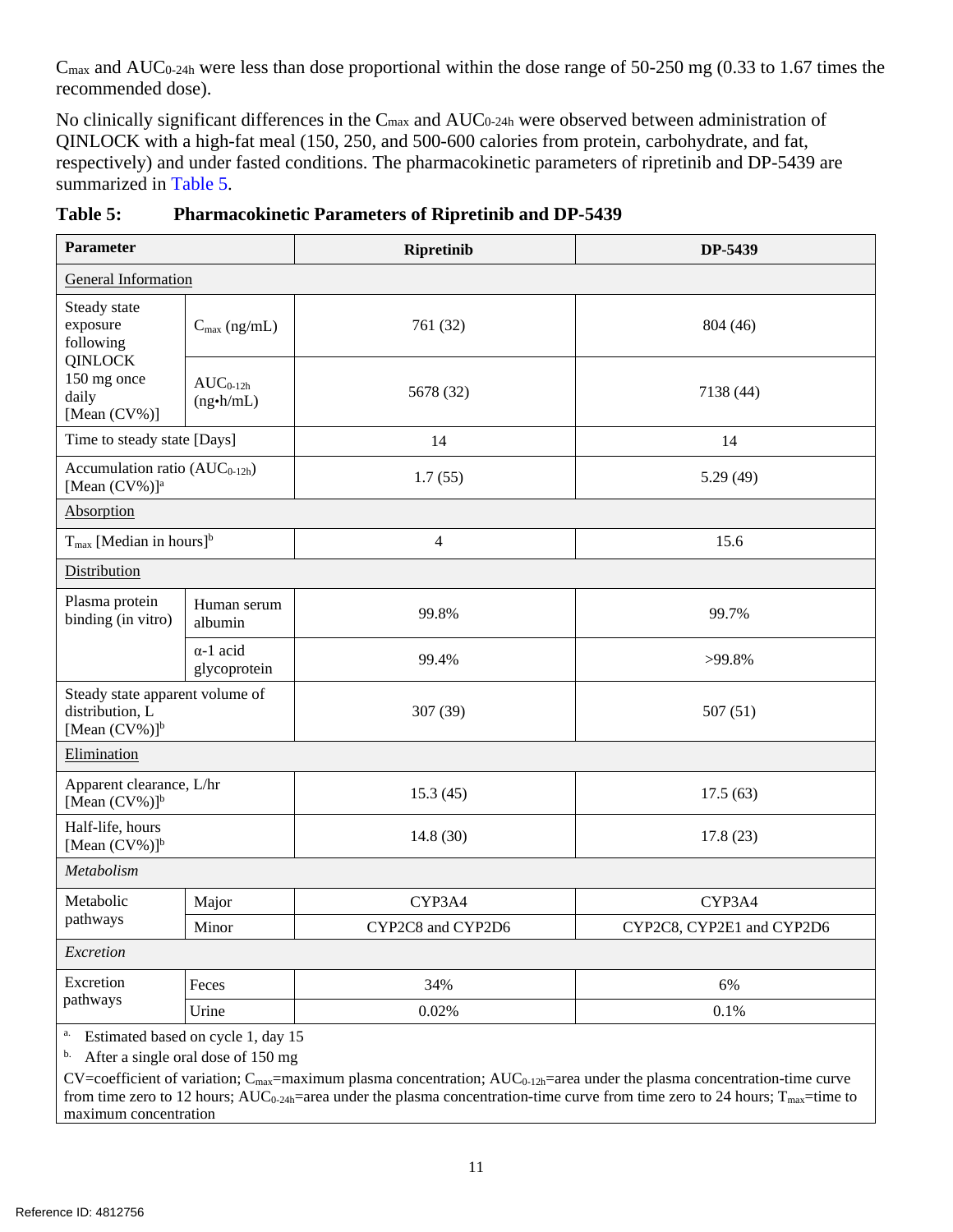# Specific Populations

No clinically significant differences in the pharmacokinetics of ripretinib were observed based on age (19 to 87 years), sex, race (White, Black, and Asian), body weight (39 to 138 kg), tumor (GIST or other solid tumors), prior gastrectomy, mild to moderate renal impairment (CLcr 30 to <90 mL/min estimated by Cockcroft-Gault), and mild hepatic impairment (total bilirubin  $\leq$ ULN and AST >ULN or total bilirubin 1 to 1.5  $\times$  ULN and AST any). The effects of severe renal impairment (CLcr 15 to 29 mL/min) or moderate to severe hepatic impairment (total bilirubin  $>1.5 \times$  ULN, AST any) on the pharmacokinetics of ripretinib have not been studied.

### Drug Interaction Studies

### *Clinical Studies and Model-Informed Approaches*

*Strong CYP3A Inhibitors:* Coadministration of QINLOCK with itraconazole (a strong CYP3A inhibitor and also a P-gp inhibitor) increased ripretinib C<sub>max</sub> by 36% and AUC<sub>0-inf</sub> by 99% and also increased DP-5439 AUC<sub>0-</sub>  $_{\text{inf}}$  by 99% with no change in its C<sub>max</sub>.

*Strong CYP3A Inducers:* Coadministration of QINLOCK with rifampin (a strong CYP3A inducer) decreased ripretinib C<sub>max</sub> by 18% and AUC<sub>0-inf</sub> by 61% and also decreased DP-5439 AUC<sub>0-inf</sub> by 57% with increased C<sub>max</sub> by 37%.

*Moderate CYP3A Inducers:* Coadministration of QINLOCK with efavirenz (a moderate CYP3A inducer) was predicted to decrease ripretinib C<sub>max</sub> by 24% and decrease AUC<sub>0-inf</sub> by 56%.

*Proton Pump Inhibitors:* No clinically significant differences in the plasma exposure to ripretinib and DP-5439 were observed when QINLOCK was coadministered with pantoprazole (a proton pump inhibitor).

### *In Vitro Studies*

*CYP Enzymes:* Ripretinib and DP-5439 are inhibitors of CYP2C8. Ripretinib and DP-5439 are not inducers of CYP1A2, CYP2B6, or CYP3A4.

*Transporter Systems:* Ripretinib is an inhibitor of P-gp (P-glycoprotein) and BCRP (Breast Cancer Resistance Protein). DP-5439 is a substrate for P-gp and BCRP. DP-5439 is an inhibitor of BCRP and MATE1 (Multidrug And Toxin Extrusion Protein 1).

# <span id="page-11-0"></span>**13 NONCLINICAL TOXICOLOGY**

# <span id="page-11-1"></span>**13.1 Carcinogenesis, Mutagenesis, Impairment of Fertility**

Carcinogenicity studies have not been conducted with ripretinib.

Ripretinib was not mutagenic in an in vitro bacterial reverse mutation (Ames) assay or clastogenic in either an in vitro human lymphocyte culture micronucleus assay or an in vivo rat bone marrow micronucleus assay.

Dedicated fertility studies in male animals were not conducted with ripretinib. Findings in male reproductive organs occurred in repeat-dose toxicity studies and included degeneration of the testes and cellular debris of the epididymis in males administered ≥30 mg/kg/day (approximately one half of the human exposure at the recommended dose of 150 mg).

# <span id="page-11-2"></span>**14 CLINICAL STUDIES**

The efficacy of QINLOCK was evaluated in INVICTUS, an international, multi-center, randomized (2:1), double-blind, placebo-controlled trial (NCT03353753). Eligible patients had unresectable, locally advanced or metastatic gastrointestinal stromal tumor (GIST) and had received prior treatment with imatinib, sunitinib, and regorafenib. Randomization was stratified by prior lines of therapy (3 versus  $\geq$ 4) and Eastern Cooperative Oncology Group (ECOG) performance status (0 versus 1 or 2). Patients received QINLOCK 150 mg or placebo orally once daily until disease progression or unacceptable toxicity. Tumor response assessments were performed every 28 days through for the first 4 months and then every 56 days thereafter. The major efficacy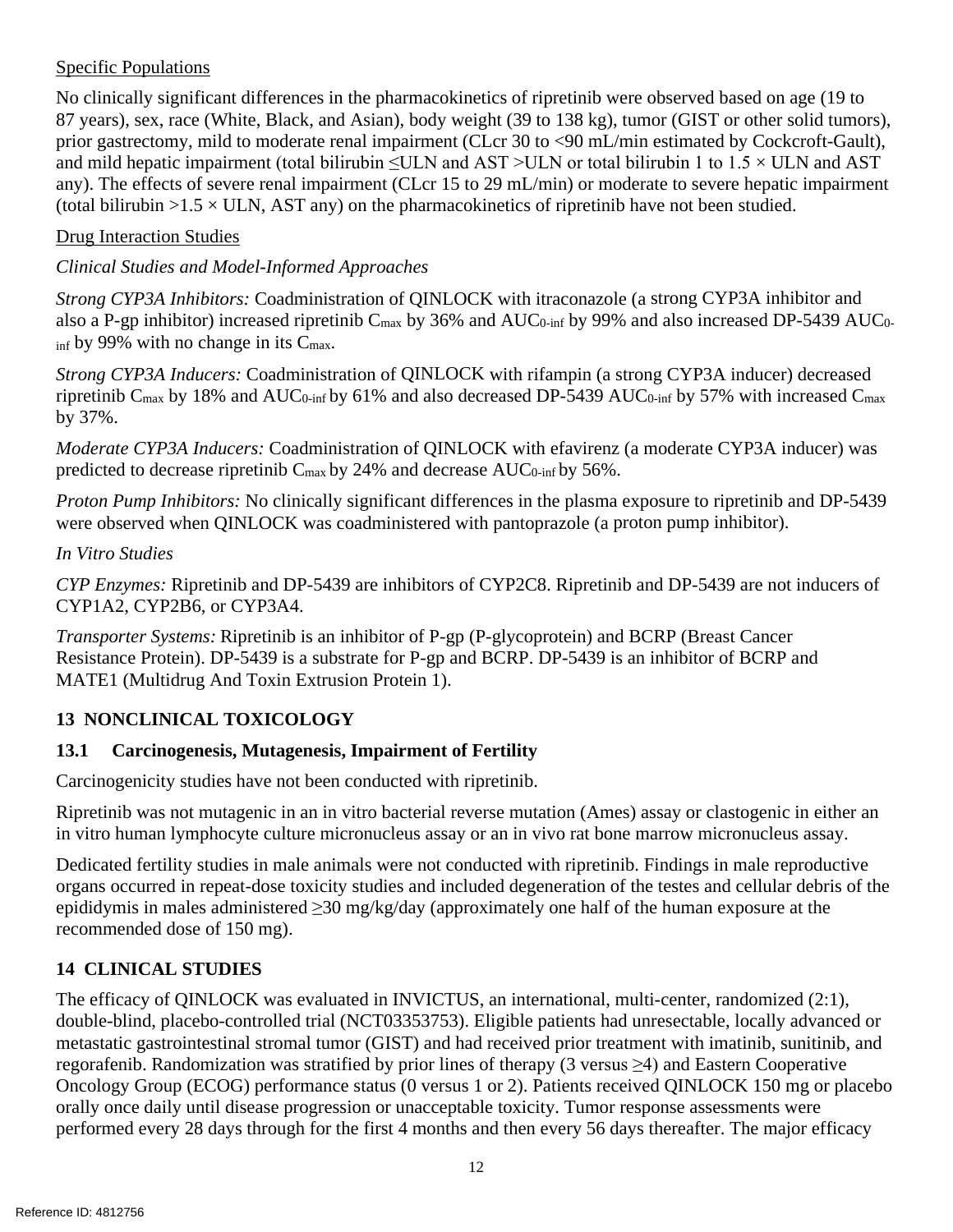outcome measure was progression-free survival (PFS) based on disease assessment by blinded independent central review (BICR) using modified RECIST 1.1 criteria, in which lymph nodes and bone lesions were not target lesions and a progressively growing new tumor nodule within a pre-existing tumor mass must meet specific criteria to be considered unequivocal evidence of progression. Additional efficacy outcome measures included objective response rate (ORR) by BICR and overall survival (OS). Patients randomized to receive placebo could be treated with QINLOCK at the time of disease progression.

A total of 129 patients were randomized, 85 to QINLOCK and 44 to placebo.

Patient characteristics of the intent-to-treat (ITT) population in INVICTUS were median age of 60 years (range: 29 to 83 years), with 39% aged ≥65 years; 57% were male; 75% were White; and 92% had an ECOG performance status of 0 or 1. Sixty-three percent (63%) of patients received 3 prior therapies and 37% received 4 or more prior therapies. Sixty-six percent (66%) of patients randomized to placebo switched to QINLOCK after disease progression.

Efficacy results from INVICTUS are summarized in [Table 6.](#page-12-0)

### <span id="page-12-0"></span>**Table 6: Efficacy Results of INVICTUS**

|                                              | <b>QINLOCK</b><br>$(N=85)$ | <b>Placebo</b><br>$(N=44)$ |  |  |
|----------------------------------------------|----------------------------|----------------------------|--|--|
| <b>Progression-Free Survival<sup>a</sup></b> |                            |                            |  |  |
| Number of events $(\%)$                      | 51(60)                     | 37 (84)                    |  |  |
| Progressive disease                          | 46 (54)                    | 32(73)                     |  |  |
| Deaths                                       | 5(6)                       | 5(11)                      |  |  |
| Median PFS (months) (95% CI)                 | 6.3(4.6, 6.9)              | 1.0(0.9, 1.7)              |  |  |
| Hazard ratio (95% $CI$ ) <sup>c</sup>        | 0.15(0.09, 0.25)           |                            |  |  |
| p-value <sup>b</sup>                         | < 0.0001                   |                            |  |  |
| <b>Overall Response Rate<sup>a</sup></b>     |                            |                            |  |  |
| Overall Response Rate (%)                    | 9                          | $\boldsymbol{0}$           |  |  |
| $(95\% \text{ CI})$                          | (4.2, 18)                  | (0, 8)                     |  |  |
| p-value <sup>d</sup>                         | 0.0504                     |                            |  |  |
| <b>Overall Survival</b> <sup>e</sup>         |                            |                            |  |  |
| Number of deaths (%)                         | 26(31)                     | 26(59)                     |  |  |
| Median OS (months) (95% CI)                  | 15.1(12.3, 15.1)           | 6.6(4.1, 11.6)             |  |  |
| Hazard ratio $(95\% \text{ CI})^c$           | 0.36(0.21, 0.62)           |                            |  |  |

BICR=Blinded Independent Central Review; CI=Confidence Interval

a. Assessed per BICR.

- <sup>b.</sup> p-value is based on 2-sided stratified log-rank test.
- c. Hazard ratio is based on Cox proportional regression model. This model includes treatment and randomization stratification factors as fixed factors.
- d. Based on Fisher's exact test. The p-value is not statistically significant.
- <sup>e.</sup> Not evaluated for statistical significance as a result of the sequential testing procedure for the secondary endpoints of ORR and OS.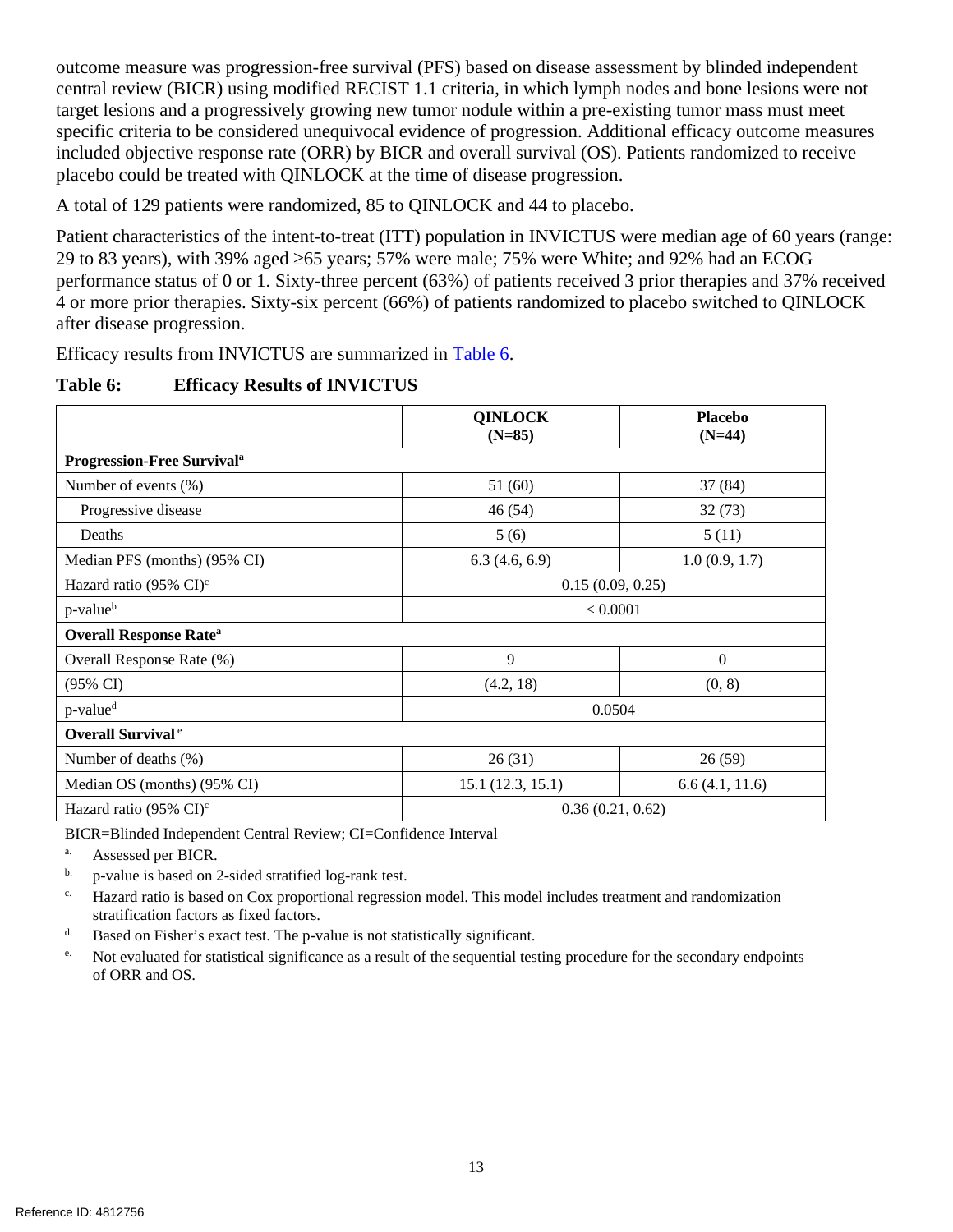



**Figure 2: Kaplan-Meier Curve of Overall Survival in INVICTUS**



### <span id="page-13-0"></span>**16 HOW SUPPLIED/STORAGE AND HANDLING**

QINLOCK 50 mg tablets are white to off-white, oval shaped, and debossed with "DC1" on one side.

90-count bottles NDC 73207-101-30

Dispense to patient in original container only. Store in the original container with the desiccant to protect from moisture and light. Replace cap securely each time after opening. Do not discard desiccant.

Store at 20°C to 25°C (68°F to 77°F); excursion permitted between 15°C to 30°C (59°F to 86°F) *[see USP Controlled Room Temperature]*.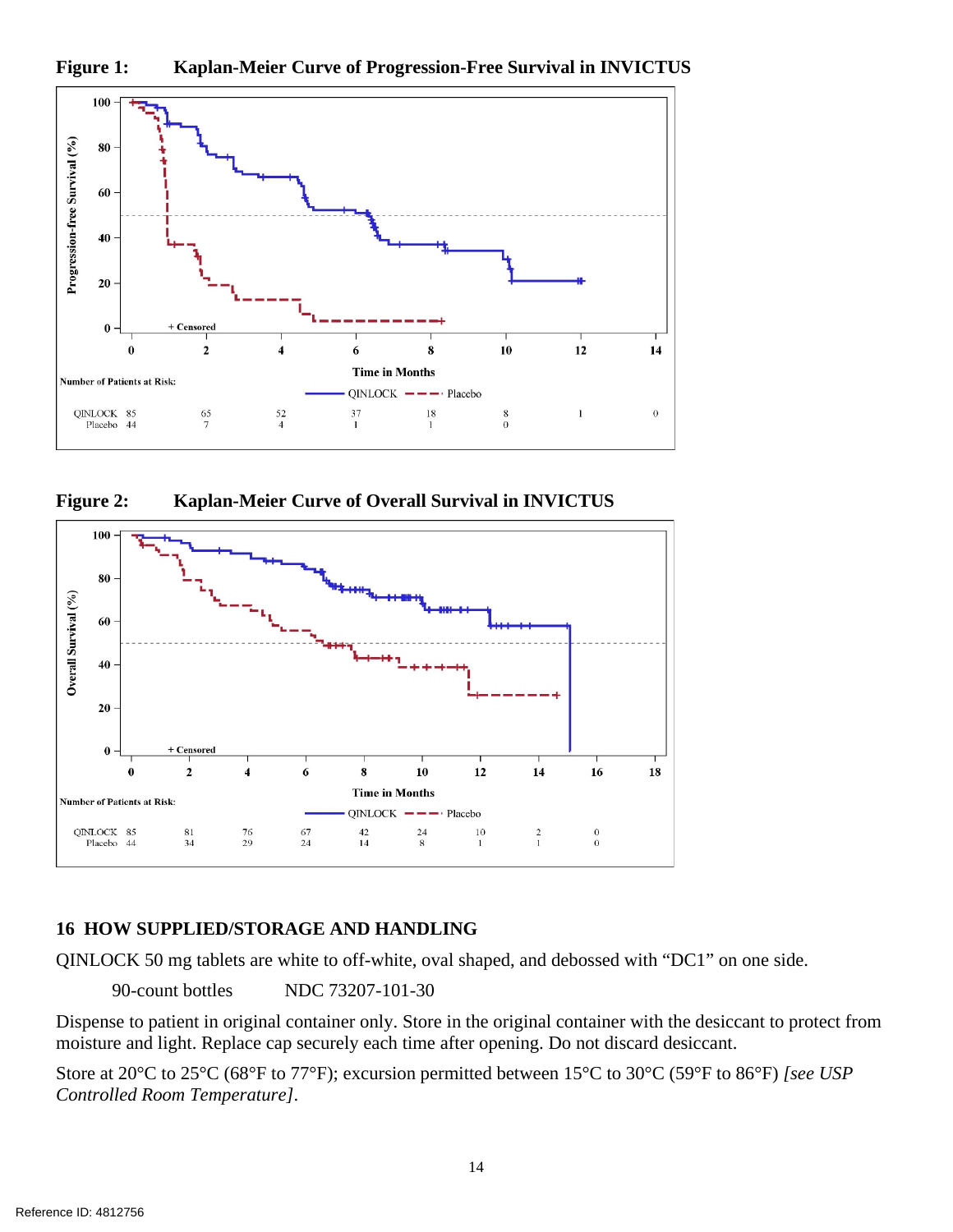# <span id="page-14-0"></span>**17 PATIENT COUNSELING INFORMATION**

Advise the patient to read the FDA-approved patient labeling (Patient Information).

### Palmar-Plantar Erythrodysesthesia Syndrome

Advise patients to contact their healthcare provider immediately if they experience severe skin changes *[see Warnings and Precautions [\(5.1\)](#page-2-2)]*.

### New Primary Cutaneous Malignancies

Advise patients to contact their healthcare provider immediately for change in or development of new skin lesions *[see Warnings and Precautions [\(5.2\)](#page-2-3)]*.

### Hypertension

Advise patients that hypertension may develop during treatment with QINLOCK and that blood pressure should be monitored regularly during treatment *[see Warnings and Precautions [\(5.3\)](#page-3-0)]*.

### Cardiac Dysfunction

Advise patients that cardiac failure may develop during treatment with QINLOCK and that signs or symptoms of cardiac failure should be regularly monitored during treatment. Advise patients to contact their healthcare provider immediately for signs or symptoms of cardiac dysfunction *[see Warnings and Precautions [\(5.4\)](#page-3-1)]*.

# Risk of Impaired Wound Healing

Advise patients that QINLOCK may impair wound healing. Advise patients to inform their healthcare provider of any planned surgical procedure *[see Warnings and Precautions [\(5.5\)](#page-3-2)]*.

### Embryo-Fetal Toxicity

- Advise pregnant women and females of reproductive potential of the potential risk to a fetus. Advise females of reproductive potential to inform their healthcare provider of a known or suspected pregnancy *[see Warnings and Precautions [\(5.6\)](#page-3-3), Use in Specific Populations [\(8.1\)](#page-7-0)]*.
- Advise females of reproductive potential to use effective contraception during treatment with QINLOCK and for at least 1 week after the final dose *[see Use in Specific Populations [\(8.3\)](#page-8-0)].*
- Advise males with female partners of reproductive potential to use effective contraception during treatment with QINLOCK and for at least 1 week after the final dose *[see Use in Specific Populations [\(8.3\)](#page-8-0), Nonclinical Toxicology [\(13.1\)](#page-11-1)]*.

### Lactation

Advise females not to breastfeed during treatment with QINLOCK and for at least 1 week after the final dose *[see Use in Specific Populations [\(8.2\)](#page-8-1)]*.

### Infertility

Advise males of reproductive potential that QINLOCK may impair fertility *[see Use in Specific Populations [\(8.3\)](#page-8-0), Nonclinical Toxicology [\(13.1\)](#page-11-1)]*.

### Drug Interactions

Advise patients to inform their healthcare provider of all concomitant medications, including prescription medicines, over-the-counter drugs, vitamins, and herbal products *[see Drug Interactions [\(7.1\)](#page-7-1)]*.

### Dosage and Administration

Instruct patients to take QINLOCK at the same time each day (once daily) with or without food. Advise patients to swallow tablets whole. Inform patients about what to do in the event they miss a dose or vomit after taking a dose of QINLOCK *[see Dosage and Administration [\(2.1\)](#page-1-1)]*.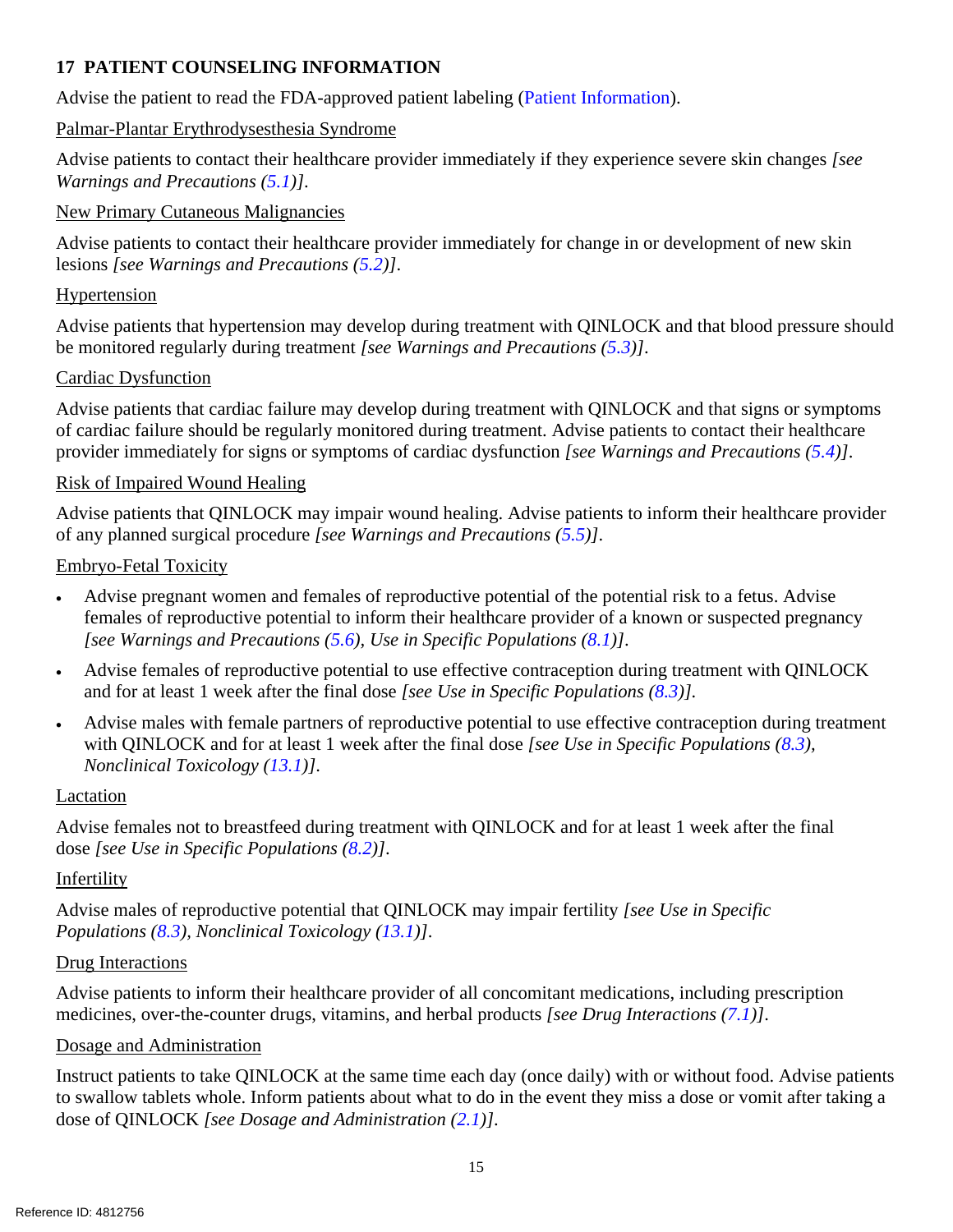**Storage Instructions** 

Store QINLOCK in the original container at room temperature between 20ºC to 25ºC (68ºF to 77ºF).

Manufactured for and marketed by: **Deciphera Pharmaceuticals, LLC**  200 Smith Street, Waltham, MA 02451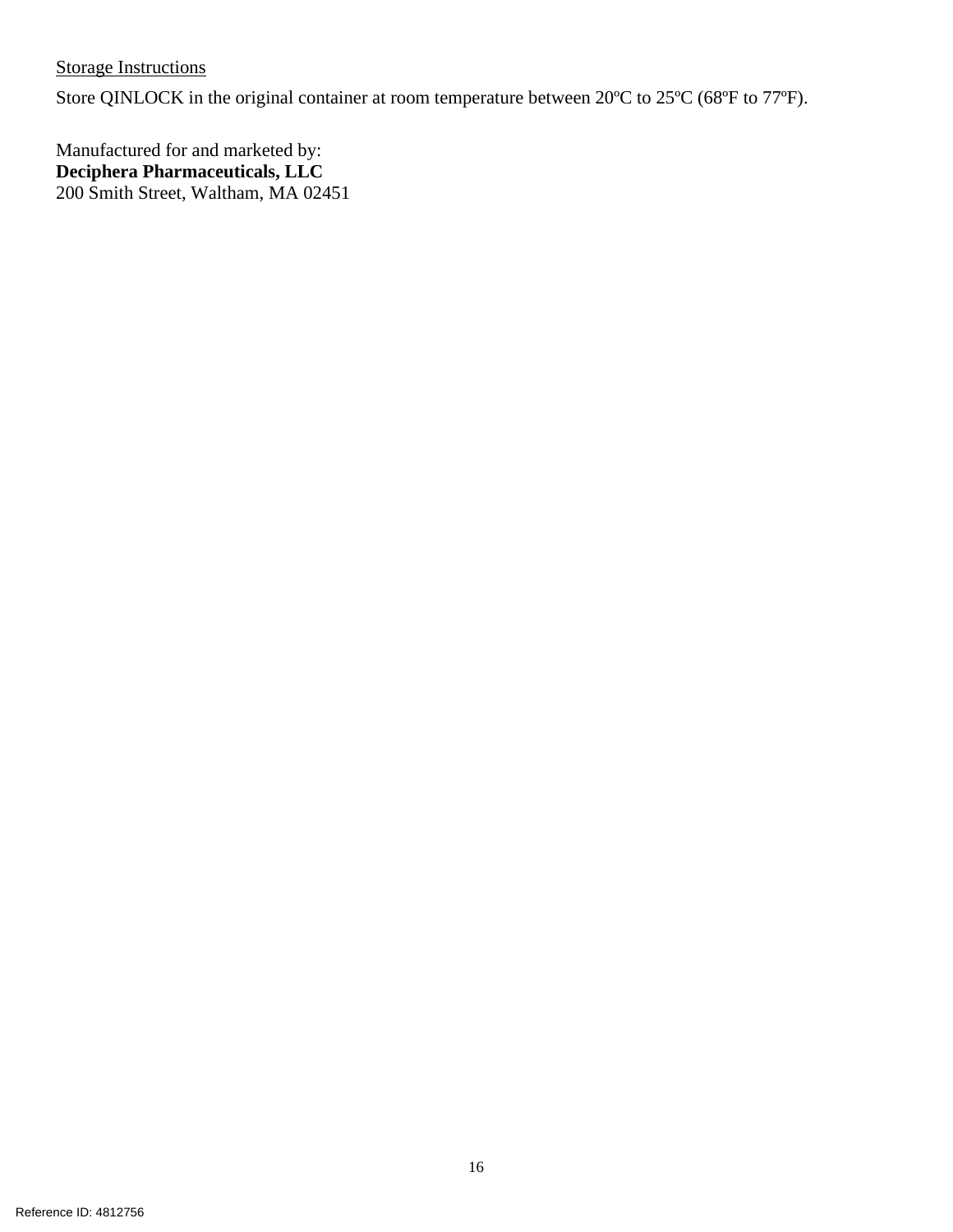#### **Patient Information QINLOCK® (kin-lok) (ripretinib) tablets**

#### **What is QINLOCK?**

QINLOCK is a prescription medicine used to treat adults with advanced gastrointestinal stromal tumor (GIST) who have received 3 or more prior treatments for their GIST.

It is not known if QINLOCK is safe and effective in children.

#### **Before taking QINLOCK, tell your healthcare provider about all of your medical conditions, including if you:**

- had a type of skin problem called palmar-plantar erythrodysesthesia syndrome
- have high blood pressure
- have heart problems
- had or plan to have surgery

#### **For females, tell your healthcare provider if you:**

- are pregnant or plan to become pregnant. QINLOCK may harm your unborn baby.
- can become pregnant, as your healthcare provider will do a pregnancy test before you start treatment with QINLOCK.
- become pregnant or think you may be pregnant during treatment with QINLOCK.
- can become pregnant. Use effective birth control (contraception) during treatment with QINLOCK and for at least 1 week after the final dose. Talk to your healthcare provider about birth control methods that may be right for you.
- are breastfeeding or plan to breastfeed. It is not known if QINLOCK passes into your breast milk. Do not breastfeed during treatment with QINLOCK and for at least 1 week after your final dose.

#### **For males with female partners who are able to become pregnant:**

- use effective birth control during treatment with QINLOCK and for at least 1 week after the final dose.
- if your female partner becomes pregnant during your treatment with QINLOCK, tell your healthcare provider right away.

QINLOCK may affect fertility in males which may affect the ability to have children. Talk to your healthcare provider if this is a concern for you.

**Tell your healthcare provider about all the medicines you take,** including prescription and over-the-counter medicines, vitamins, and herbal supplements.

QINLOCK and certain other medicines can affect each other causing side effects or affect how QINLOCK works. Know the medicines you take. Keep a list of them to show to your healthcare provider and pharmacist when you get a new medicine.

#### **How should I take QINLOCK?**

- Take QINLOCK exactly as your healthcare provider tells you to.
- Your healthcare provider may temporarily or permanently stop treatment or change your dose of QINLOCK if you develop side effects during treatment.
- Do not change your dose or stop taking QINLOCK unless your healthcare provider tells you to.
- Take QINLOCK 1 time each day, at the same time each day.
- Take QINLOCK with or without food.
- Swallow QINLOCK tablets whole.
- If you vomit after taking a dose of QINLOCK, do not take an extra dose. Take your next dose of QINLOCK at your scheduled time.
- If you miss a dose of QINLOCK, take it as soon as you remember if it is within 8 hours of the scheduled dose. If more than 8 hours have passed, wait until your next scheduled dose.
- If you take more than the prescribed dose of QINLOCK, call your healthcare provider.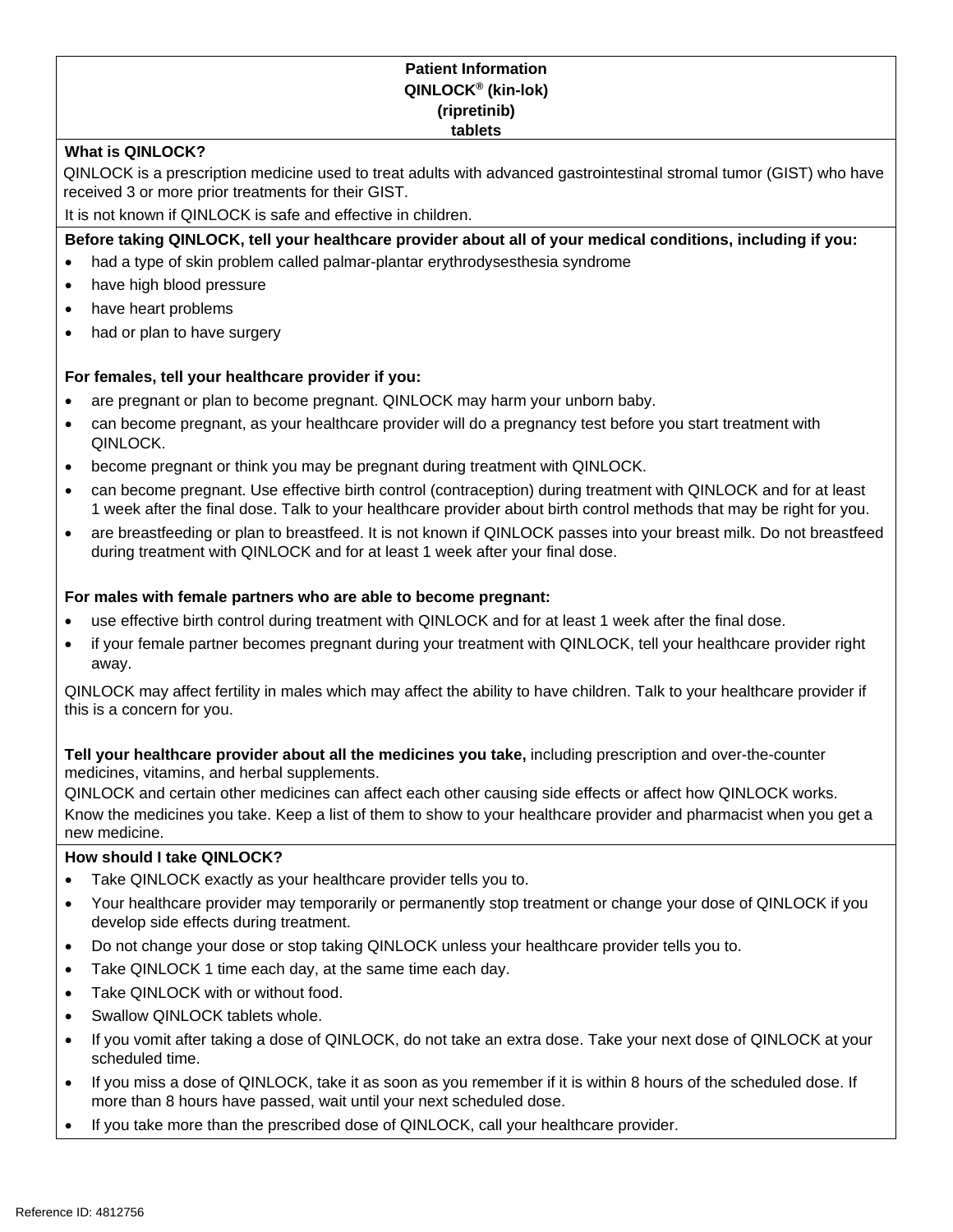**What are the possible side effects of QINLOCK?**

#### **QINLOCK may cause serious side effects, including:**

- **A skin problem called palmar-plantar erythrodysesthesia syndrome.** Skin problems are common and sometimes can be severe. Tell your healthcare provider right away if you develop redness, pain, blisters, bleeding, or swelling on the palms of your hands or soles of your feet, or severe rash during treatment with QINLOCK.
- **New skin cancers.** QINLOCK may cause skin cancers called cutaneous squamous cell carcinoma or melanoma. Talk to your healthcare provider about your risk for these cancers. Your healthcare provider should check your skin before and during treatment with QINLOCK to look for any new skin cancers.

Check your skin and tell your healthcare provider right away about any skin changes, including a:

- o new wart
- o skin sore or reddish bump that bleeds or does not heal
- change in size or color of a mole
- **High blood pressure (Hypertension).** High blood pressure is common with QINLOCK and can be severe. Your healthcare provider should check your blood pressure regularly during treatment with QINLOCK.
- **Heart problems.** Your healthcare provider should check you for signs or symptoms of heart failure before starting QINLOCK and regularly during treatment with QINLOCK. Heart failure can be serious and can sometimes lead to death. Tell your healthcare provider if you have any of the following symptoms during your treatment with QINLOCK:
	- tiredness
	- swelling of your stomach-area (abdomen), legs or ankles
- shortness of breath
- protruding neck veins
- **Risk of wound healing problems.** Wounds may not heal well during treatment with QINLOCK. Tell your healthcare provider if you plan to have any surgery before or during treatment with QINLOCK.
	- o Your healthcare provider should tell you when to stop taking QINLOCK before a planned surgery.
	- o Your healthcare provider should tell you when you may start taking QINLOCK again after surgery.

#### **The most common side effects of QINLOCK include:**

- hair thinning or hair loss **•** tiredness
- nausea abdominal pain
- **Constipation •** muscle pain
- 
- 
- 
- diarrhea decreased appetite
- vomiting

These are not all the possible side effects of QINLOCK.

Call your healthcare provider for medical advice about side effects. You may report side effects to FDA at 1-800-FDA-1088.

#### **How should I store QINLOCK?**

- Store QINLOCK in the original container at room temperature between 68ºF to 77ºF (20ºC to 25ºC).
- QINLOCK comes with a desiccant packet in the bottle to protect your medicine from moisture. Do not remove the desiccant packet from the bottle.

#### **Keep QINLOCK and all medicines out of the reach of children.**

#### **General information about the safe and effective use of QINLOCK.**

Medicines are sometimes prescribed for purposes other than those listed in a Patient Information leaflet. Do not use QINLOCK for a condition for which it was not prescribed. Do not give QINLOCK to other people, even if they have the same symptoms that you have. It may harm them. You can ask your pharmacist or healthcare provider for information about QINLOCK that is written for health professionals.